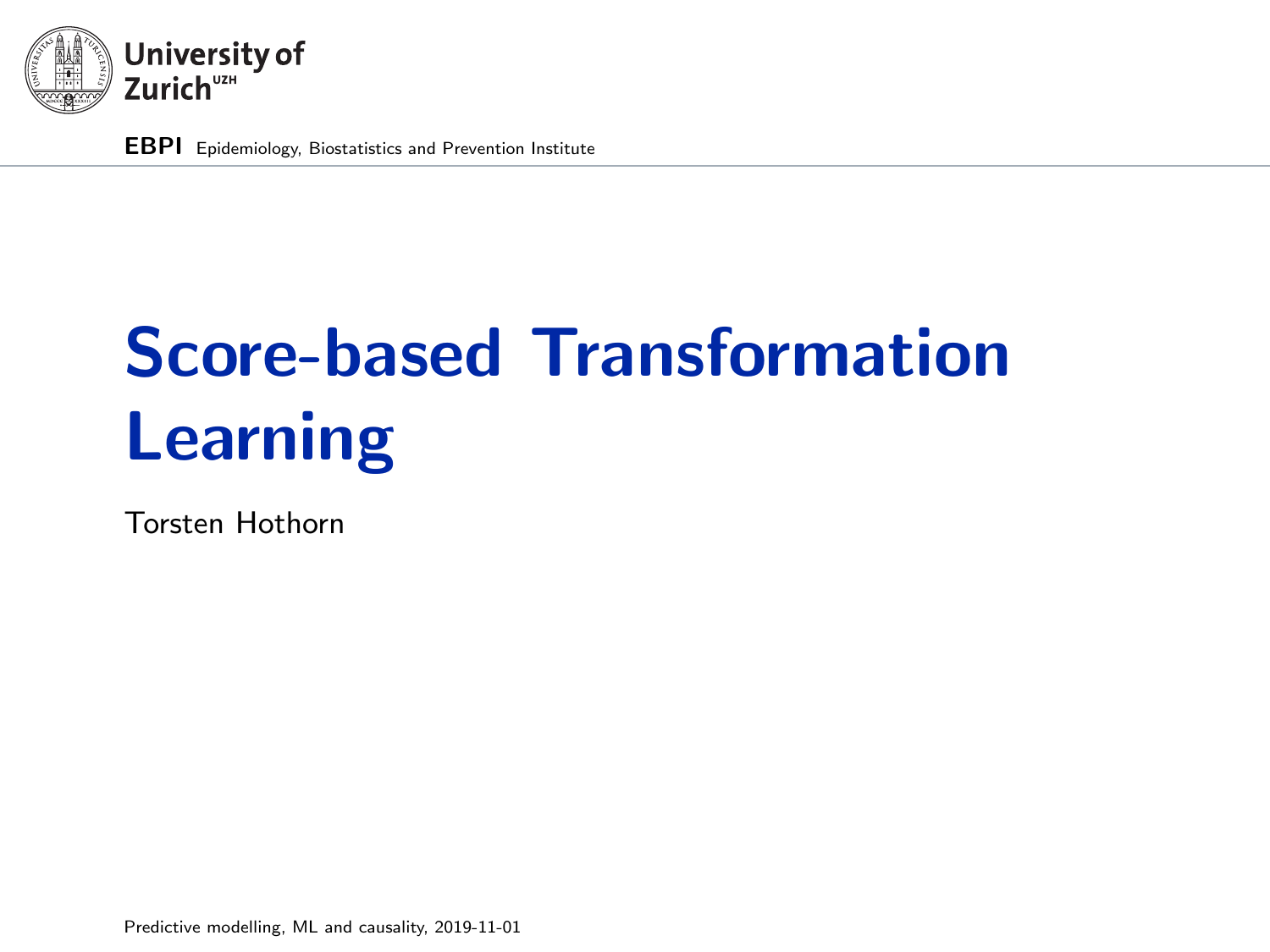The views presented in this talk are neither completely new nor completely my own.

References can be found in published papers.

I oversimplify and exaggerate quite a bit in some places.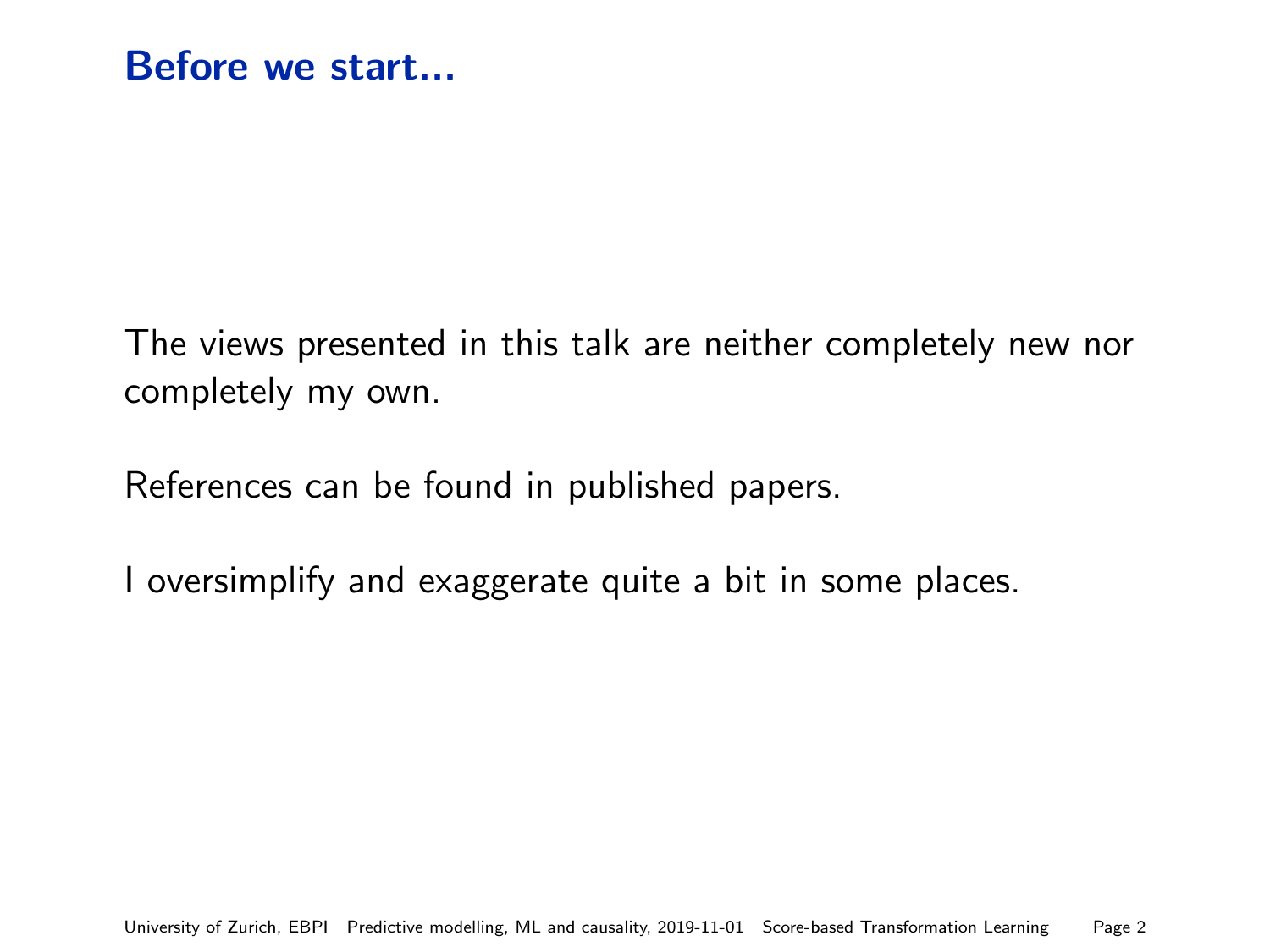# Statistics 101

 $\mathsf{Y}_1,\ldots,\mathsf{Y}_N$  iid from model  $\mathsf{Y}_i\sim\mathcal{M}(\bm{\vartheta})$  with parameters  $\vartheta \in \Theta$ 

ML (as in "Maximum Likelihood")

$$
\hat{\boldsymbol{\vartheta}} = \argmax_{\boldsymbol{\vartheta} \in \Theta} \ell(\boldsymbol{\vartheta})
$$

with log-likelihood

$$
\ell(\boldsymbol{\vartheta}) = \sum_{i=1}^N \ell_i(\boldsymbol{\vartheta})
$$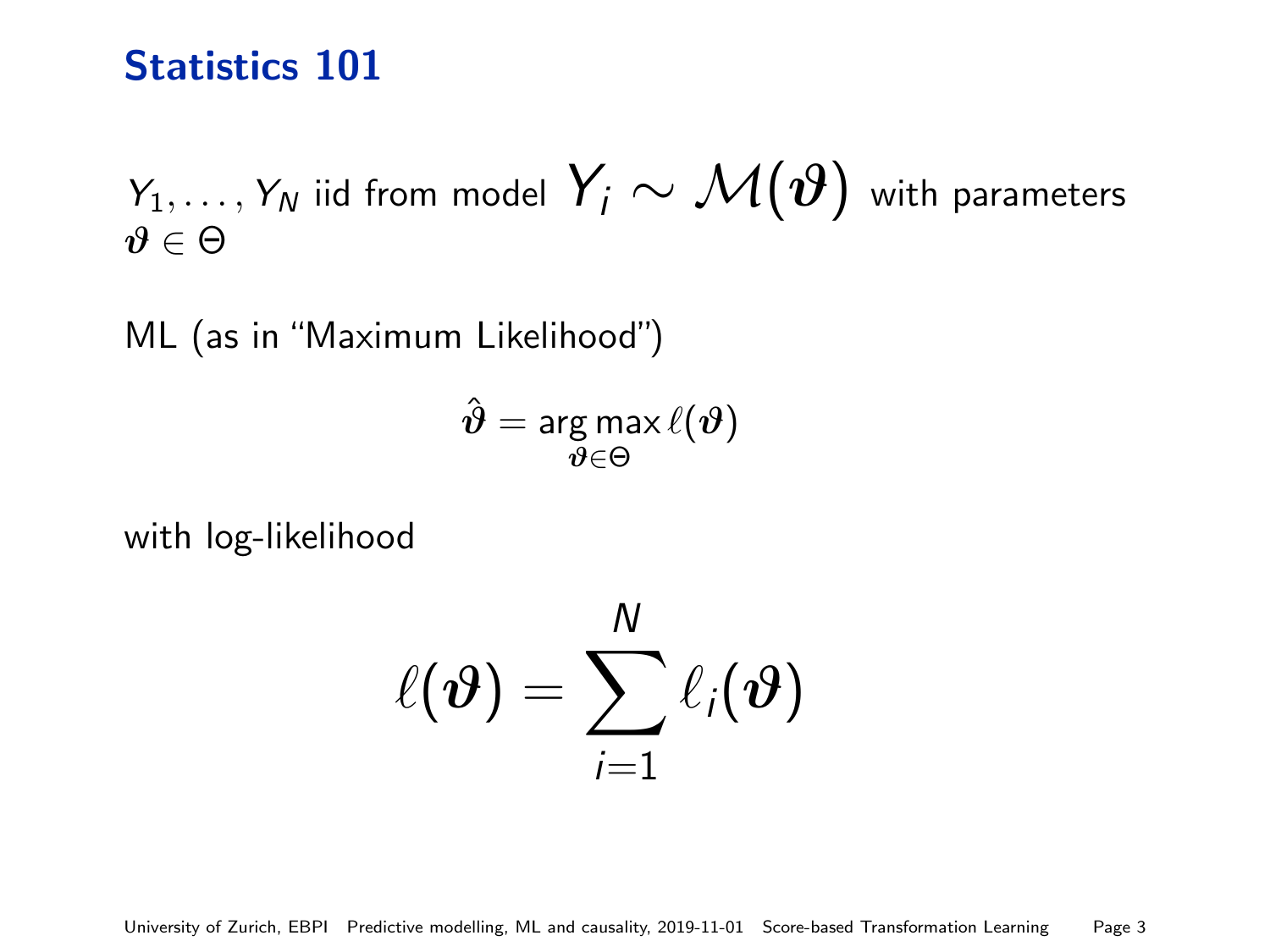# Machine Learning 101

 $Y_1, \ldots, Y_N$  iid from model  $Y_i \sim M(\vartheta)$  with parameters  $\vartheta \in \Theta$ 

ML (as in "Machine Learning")

$$
\hat{\boldsymbol{\vartheta}} = \argmin_{\boldsymbol{\vartheta} \in \Theta} R(\boldsymbol{\vartheta})
$$

with empirical risk

$$
R(\boldsymbol{\vartheta}) = \sum_{i=1}^N R_i(\boldsymbol{\vartheta})
$$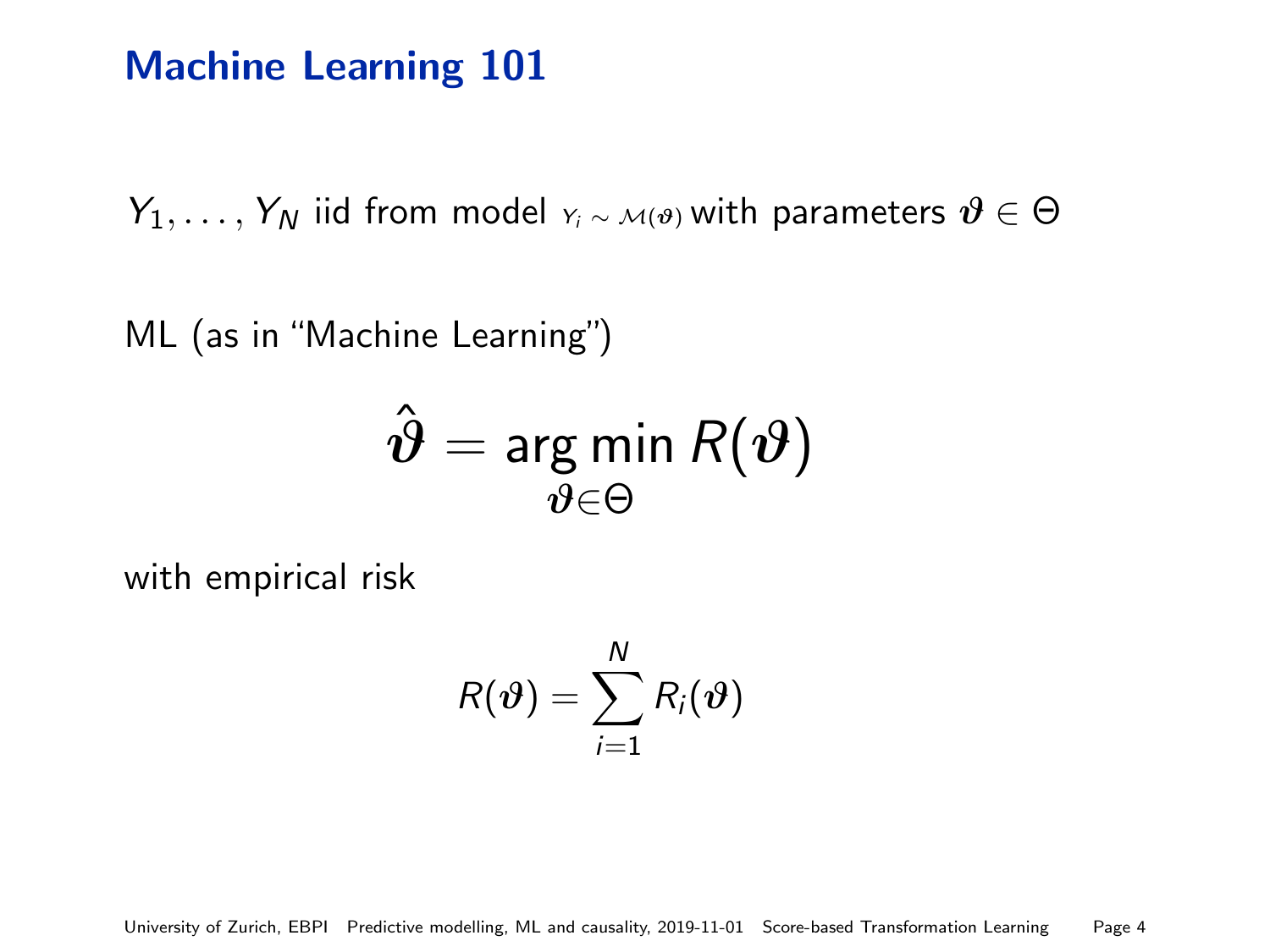## "Interpretable" Machine Learning

"Predictive" modelling: Parameter(s)  $\vartheta(x)$  depend on explanatory variables x, in the simplest case

$$
\mathbb{E}(Y \mid \mathbf{X} = \mathbf{x}) = \vartheta(\mathbf{x})
$$

"Interpretable":  $\vartheta(\mathsf{x})$  is human readable, for example  $= \mathsf{x}^\top \boldsymbol \beta$ 

Today: Interpret and understand optimiser / algorithm

$$
\hat{\boldsymbol{\vartheta}}=\argmax_{\boldsymbol{\vartheta}\in\Theta}\ell(\boldsymbol{\vartheta})
$$

in light of model

$$
\mathcal{M}(\boldsymbol{\vartheta})
$$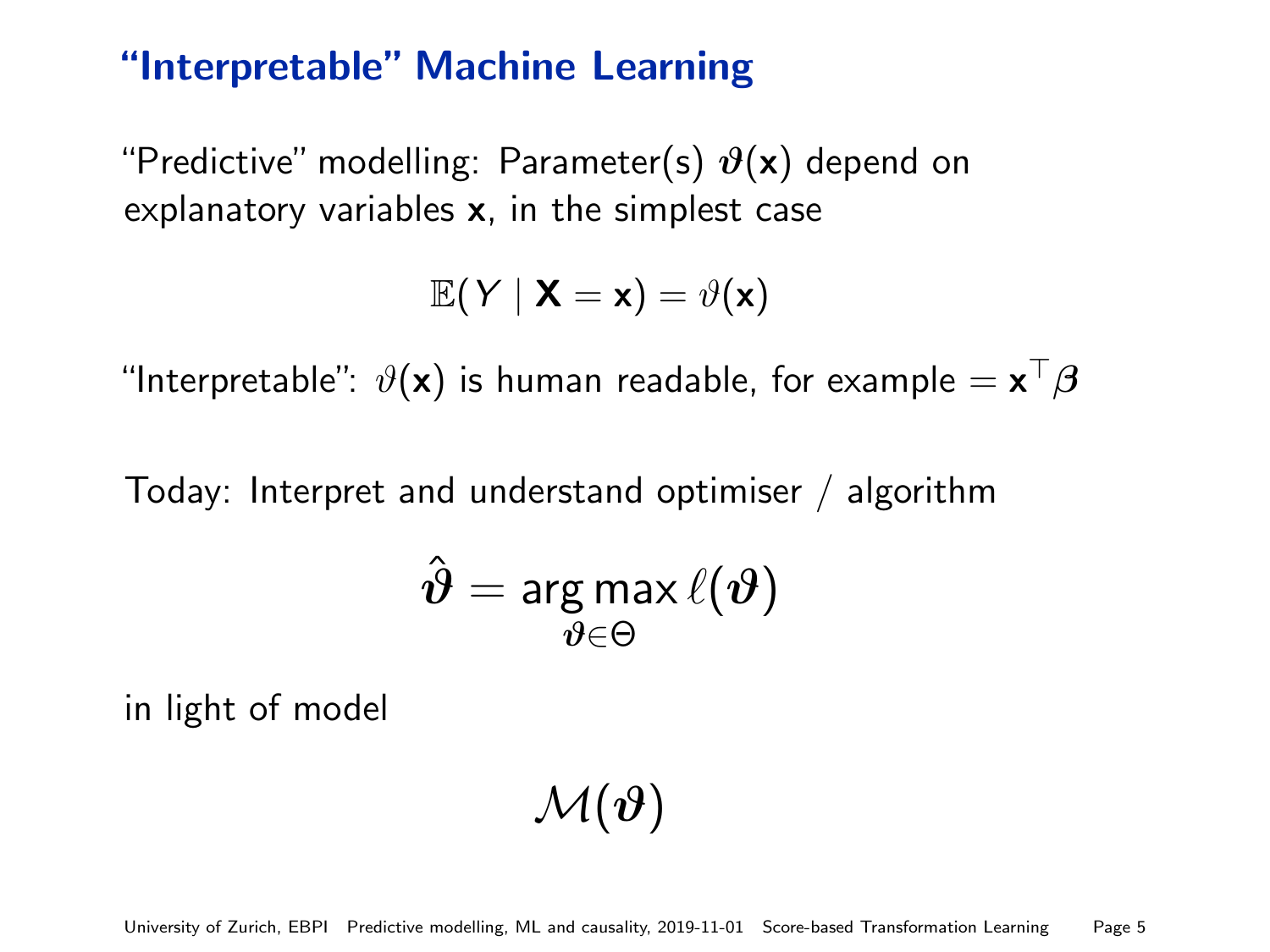# We have been there before...

- 1990+: neural networks and binary logistic regression
- 1995+: decision trees and mixture models
- $2000+$ : boosting and additive models
- 2010+: support vector machines and mixed models
- 2017+: random forests and locally adaptive maximum likelihood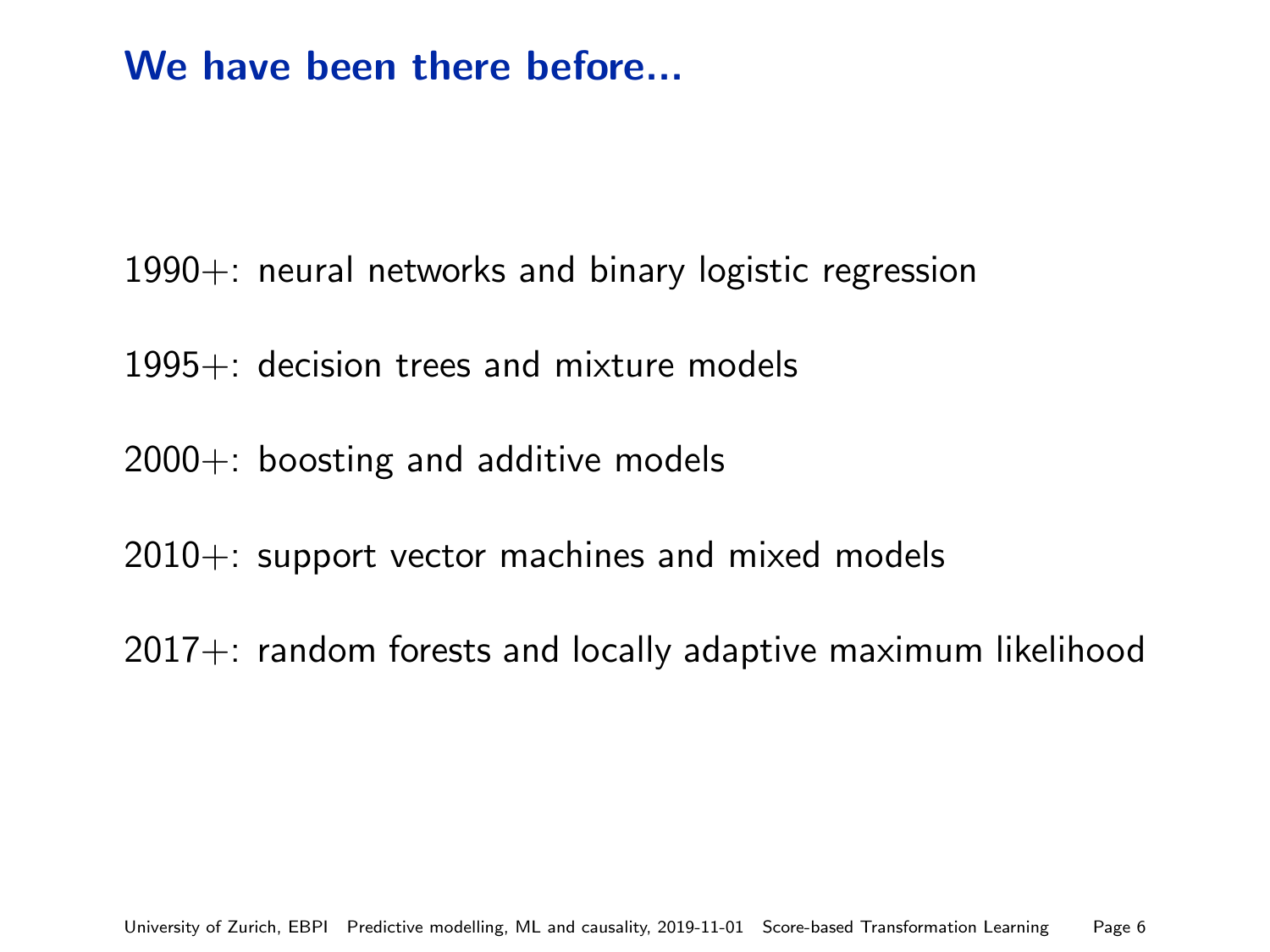# Statistics 101

For "nice" models we have

$$
\hat{\boldsymbol{\vartheta}} = \argmax_{\boldsymbol{\vartheta} \in \Theta} \ell(\boldsymbol{\vartheta}) \iff \left. \frac{\partial \ell(\boldsymbol{\vartheta})}{\partial \boldsymbol{\vartheta}} \right|_{\boldsymbol{\vartheta} = \hat{\boldsymbol{\vartheta}}} = 0
$$

The contributions to these "estimating" or "score" equations are

$$
0 = \left. \frac{\partial \ell(\boldsymbol{\vartheta})}{\partial \boldsymbol{\vartheta}} \right|_{\boldsymbol{\vartheta} = \hat{\boldsymbol{\vartheta}}} = \sum_{i=1}^{N} \left. \frac{\partial \ell_i(\boldsymbol{\vartheta})}{\partial \boldsymbol{\vartheta}} \right|_{\boldsymbol{\vartheta} = \hat{\boldsymbol{\vartheta}}} =: \sum_{i=1}^{N} \mathsf{S}_i
$$

What can we learn from the scores (or score contributions)  $S_i$ (apart from  $\mathsf{N}^{-1}\sum_i \mathsf{S}_i\mathsf{S}_i^\top$  $\stackrel{\mathbb{P}}{\rightarrow} I(\vartheta))$ ?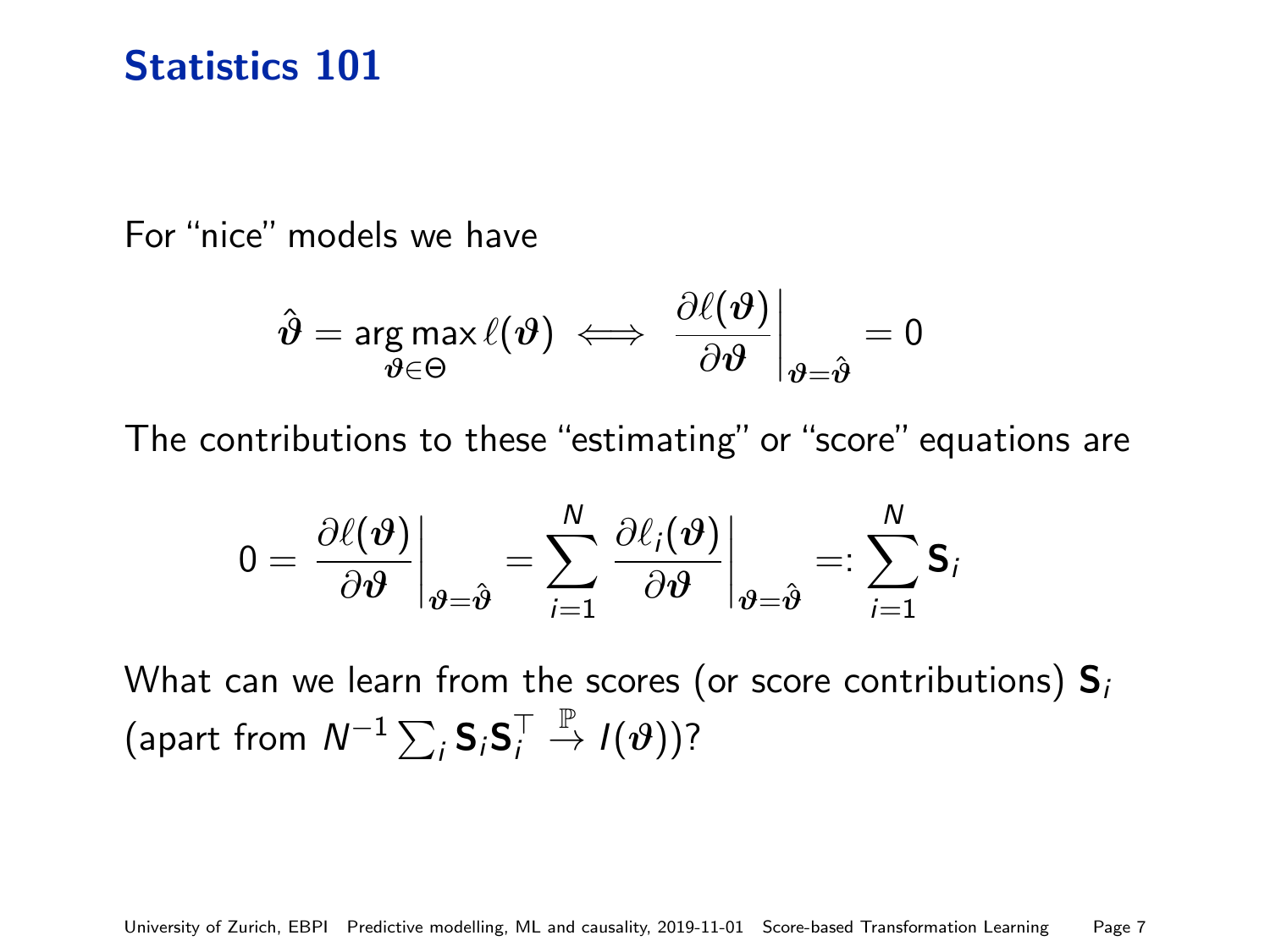## Example

 $Y_i \sim N(\mu, 1)$  with  $N = 20$ . Estimate mean  $\vartheta = \mu$ .  $\ell_i(\mu) = -1/2(\varUpsilon_i - \mu)^2$ ,  $S_{i,\mu} = \varUpsilon_i - \hat{\mu}$ 

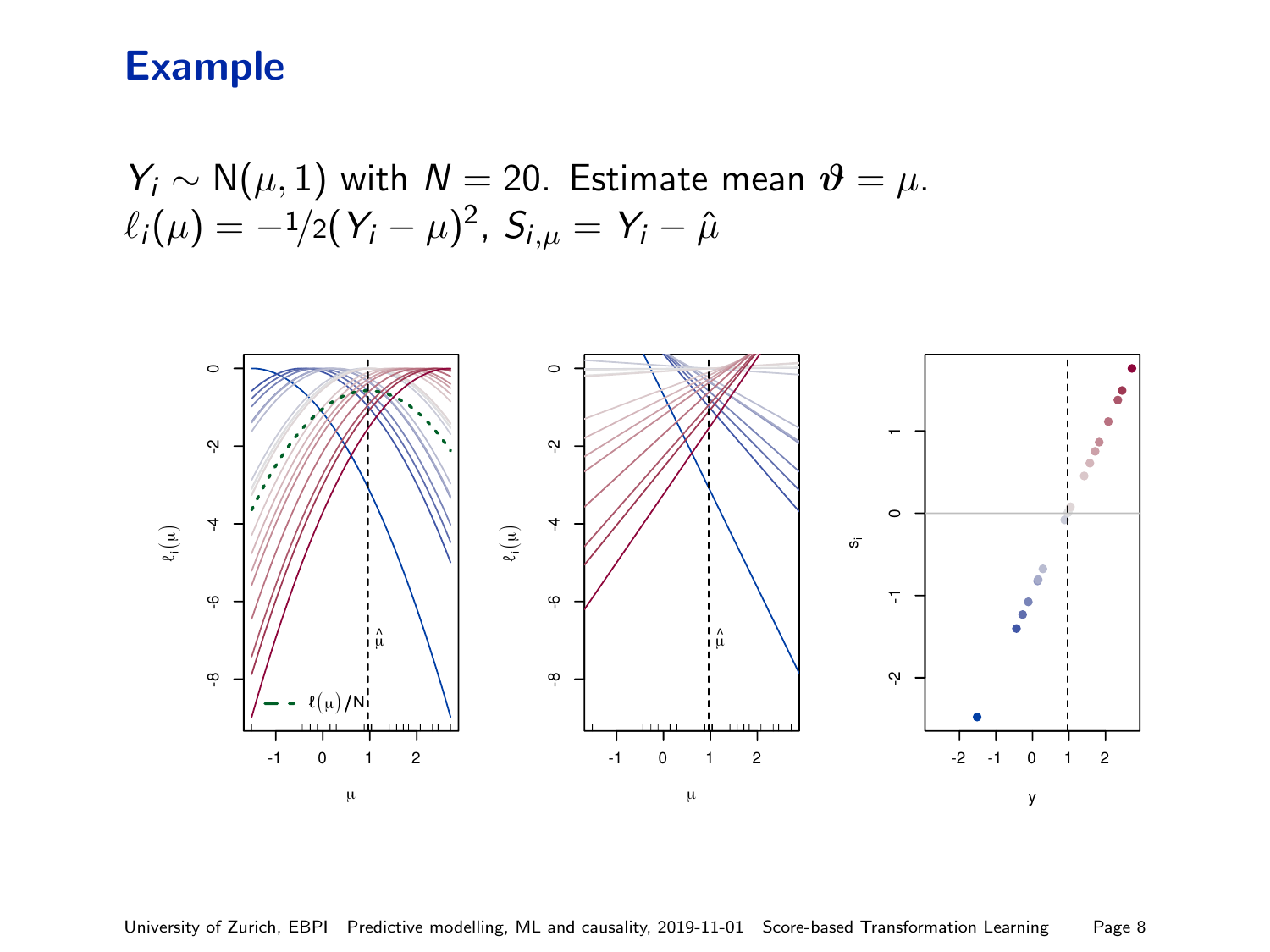## **Residuals**

In normal linear models

$$
(Y_i | \mathbf{X} = \mathbf{x}_i) = \mu + \mathbf{x}_i^{\top} \boldsymbol{\beta} + \sigma Z, \quad Z \sim N(0, 1)
$$

with  $L_2$  risk (or normal log-likelihood,  $\sigma$  is "nuisance")

$$
\ell_i((\mu,\boldsymbol{\beta})) = -\frac{1}{2}(Y_i - (\mu + \mathbf{x}_i^{\top}\boldsymbol{\beta}))^2
$$

we obtain score contributions

$$
\textbf{S}_i = (Y_i - (\mu + \textbf{x}_i^\top \boldsymbol{\beta}))(1, \textbf{x}_i)^\top
$$

and least-squares residuals

$$
S_{i,1} = S_{i,\mu} = Y_i - (\mu + \mathbf{x}_i^{\top} \boldsymbol{\beta}) = \text{observed - predicted}
$$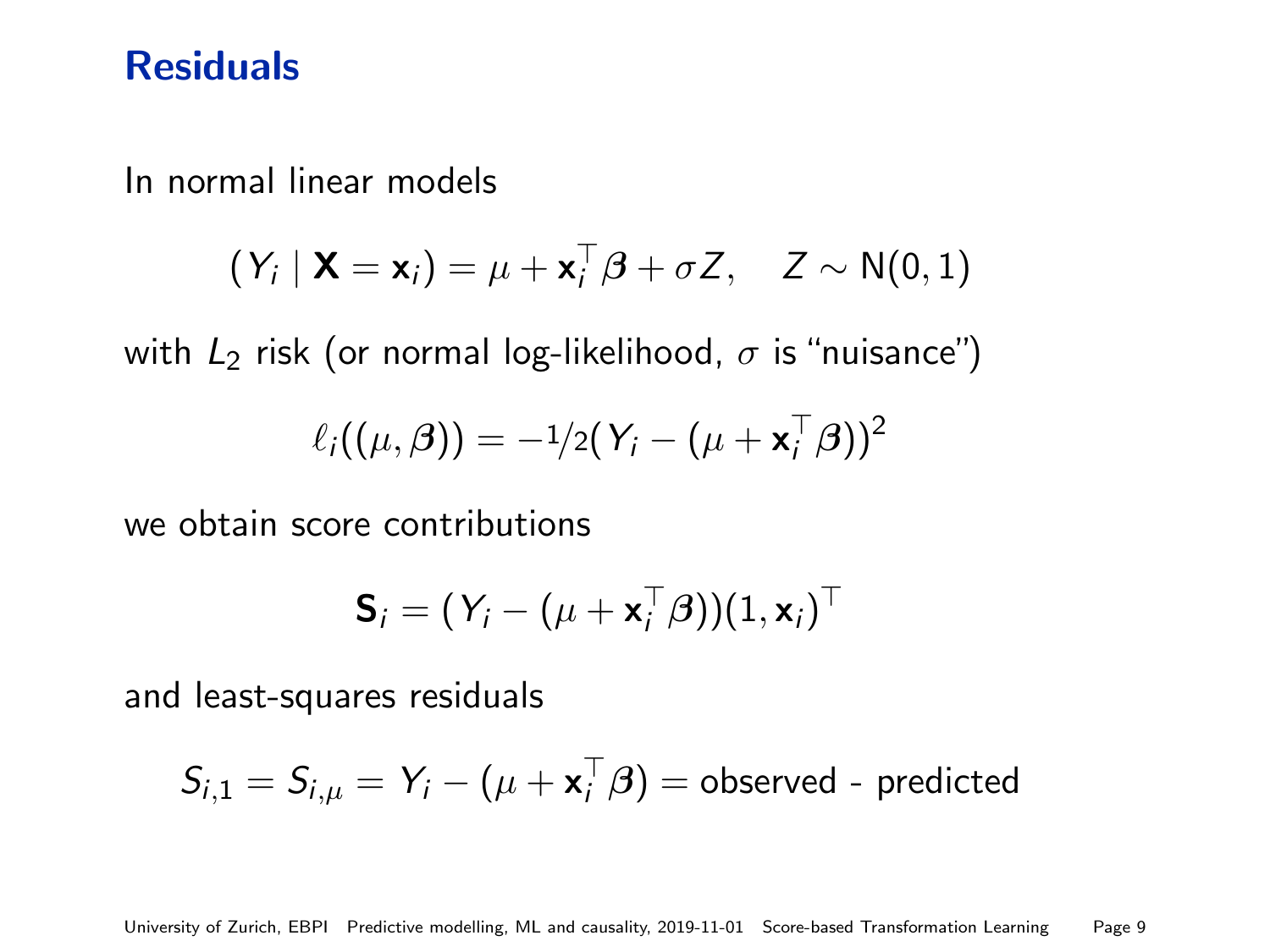# **Residuals**

Least-squares residuals are very helpful for model diagnostics.

Idea:

- 1. Start with a simple model
- 2. Check if residuals can be explained by covariates
- 3. Add most important covariate to model
- 4. Iterate

Example: Body fat for 71 females explained by anthropometric measurements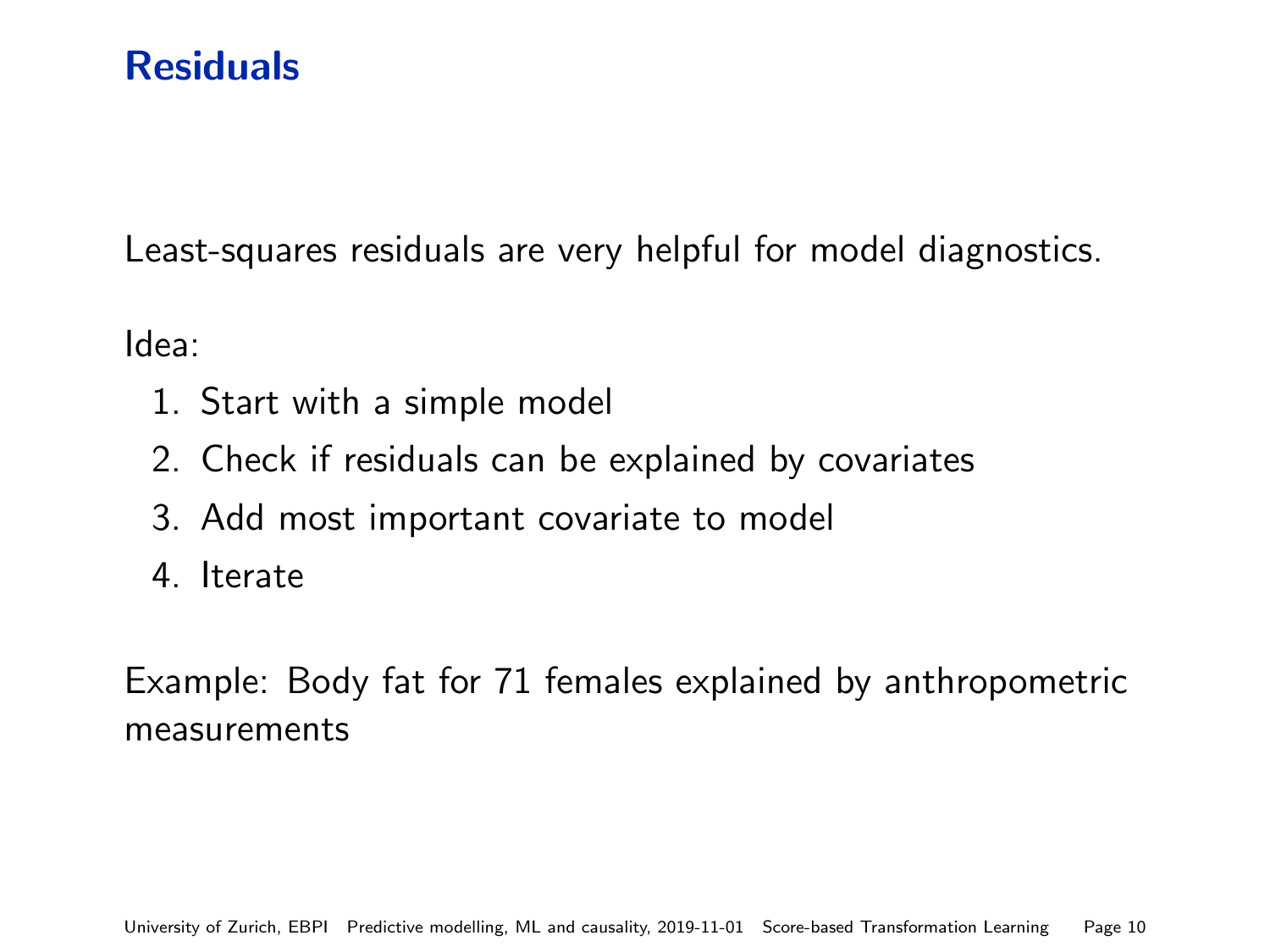Body Fat ∼ Age



University of Zurich, EBPI Predictive modelling, ML and causality, 2019-11-01 [Score-based Transformation Learning](#page-0-0) Page 11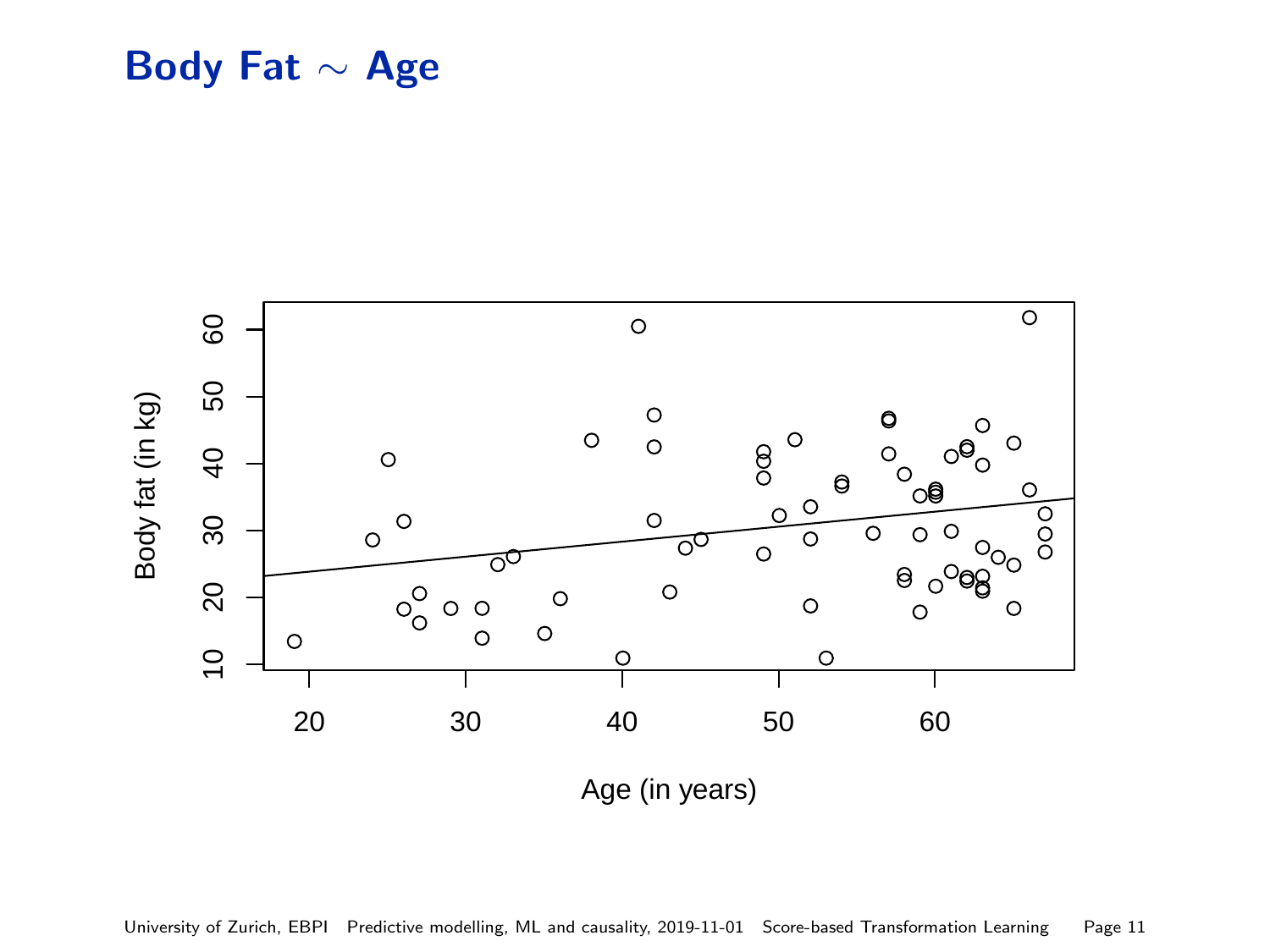# Body Fat ∼ Age

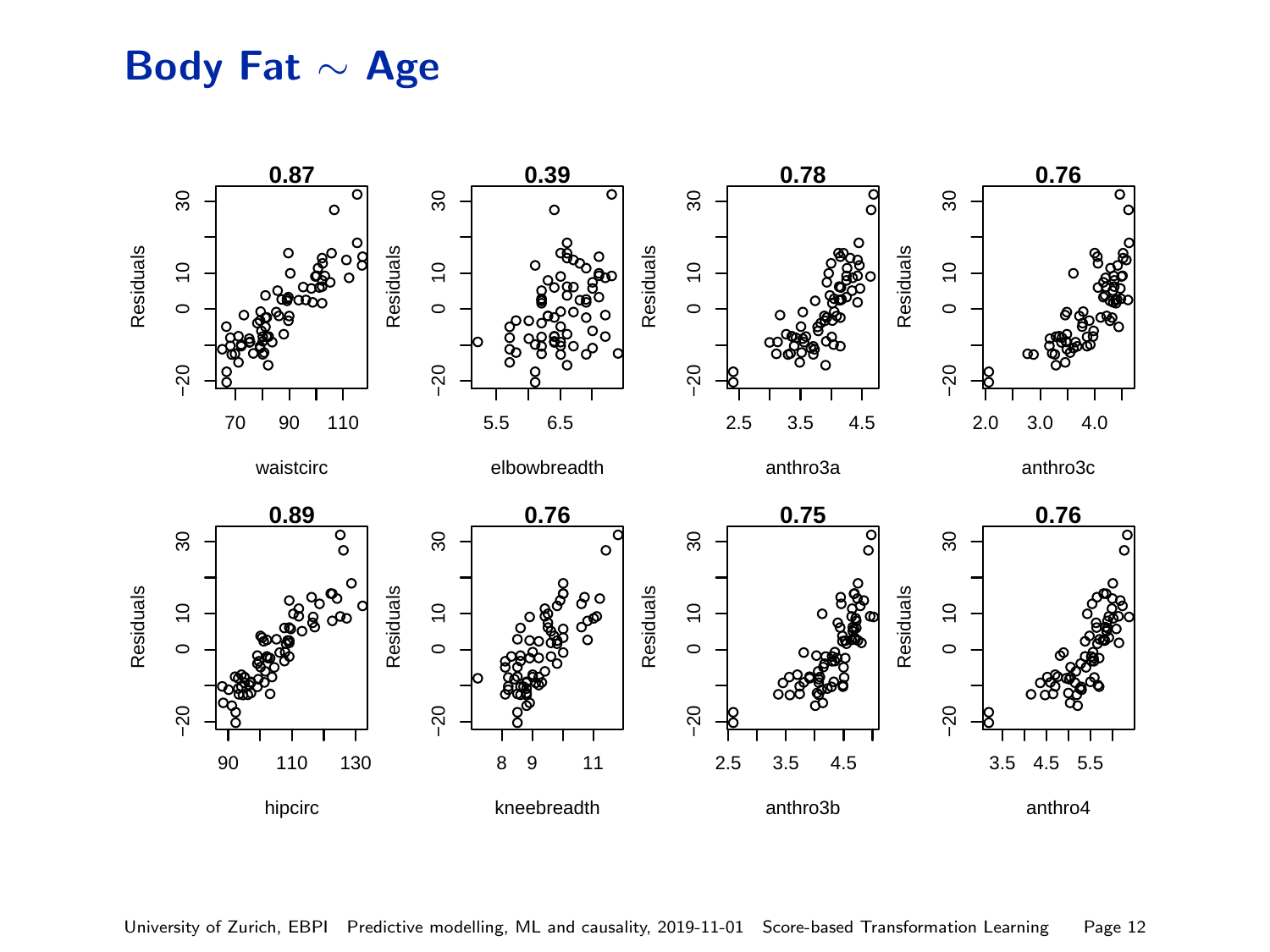# Body Fat ∼ Age + Hip Circumference

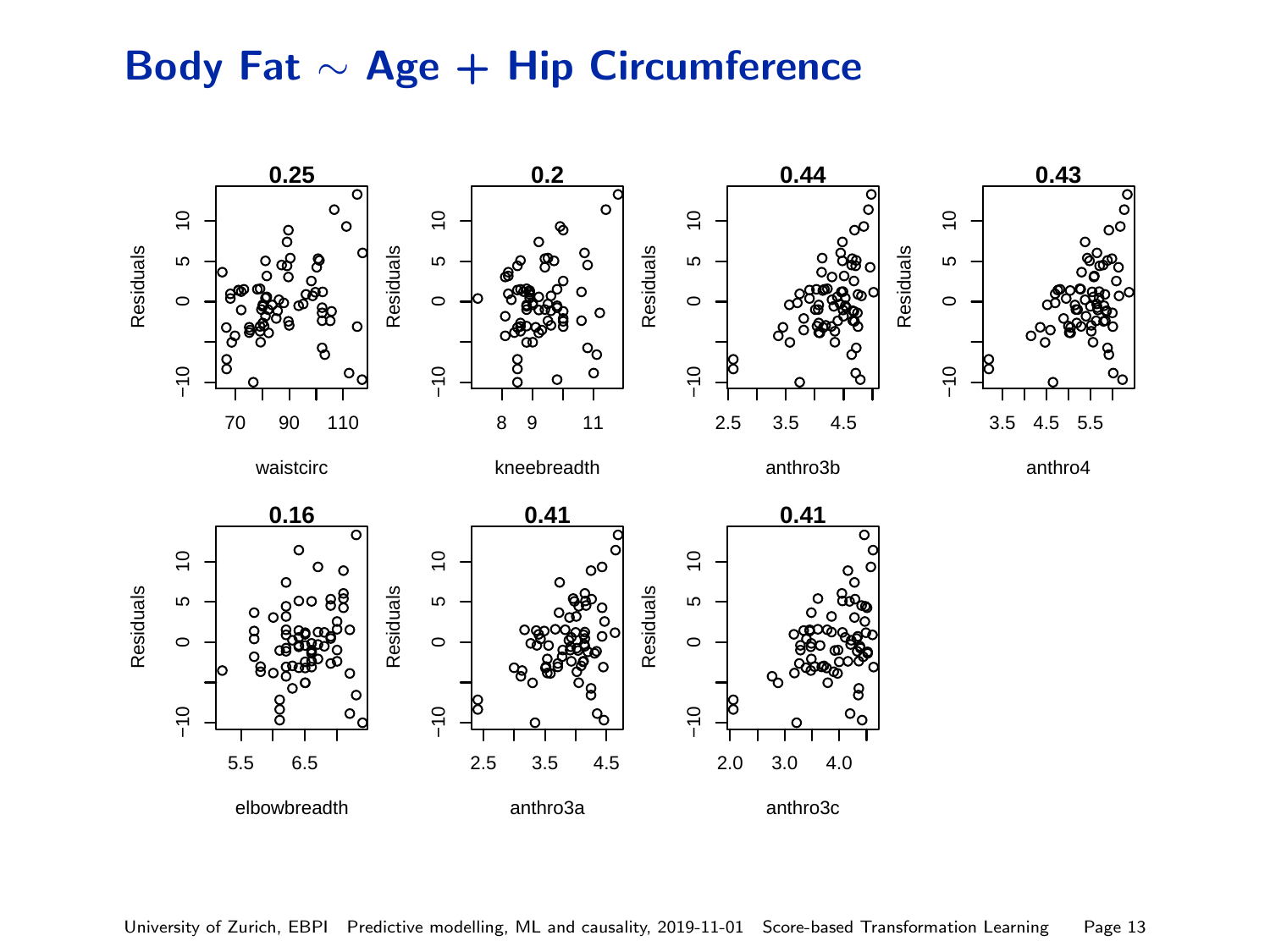# Oups!

This was  $L_2$  boosting with  $m_{\text{stop}} = 3$  iterations, step size  $\nu = 1$ and simple linear models as base-learners.

With  $m_{\text{stop}} = 2$  and univariate smoothers, this procedure was described as "twicing" by John Tukey in his book "Exploratory Data Analysis" (1977) as I learned from Peter Bühlmann.

How can we use this idea to estimate parameters in (way more) complex models, let's say in transformation models? (I'm lazy, so I want to cover as many models as possible with as little work as possible.)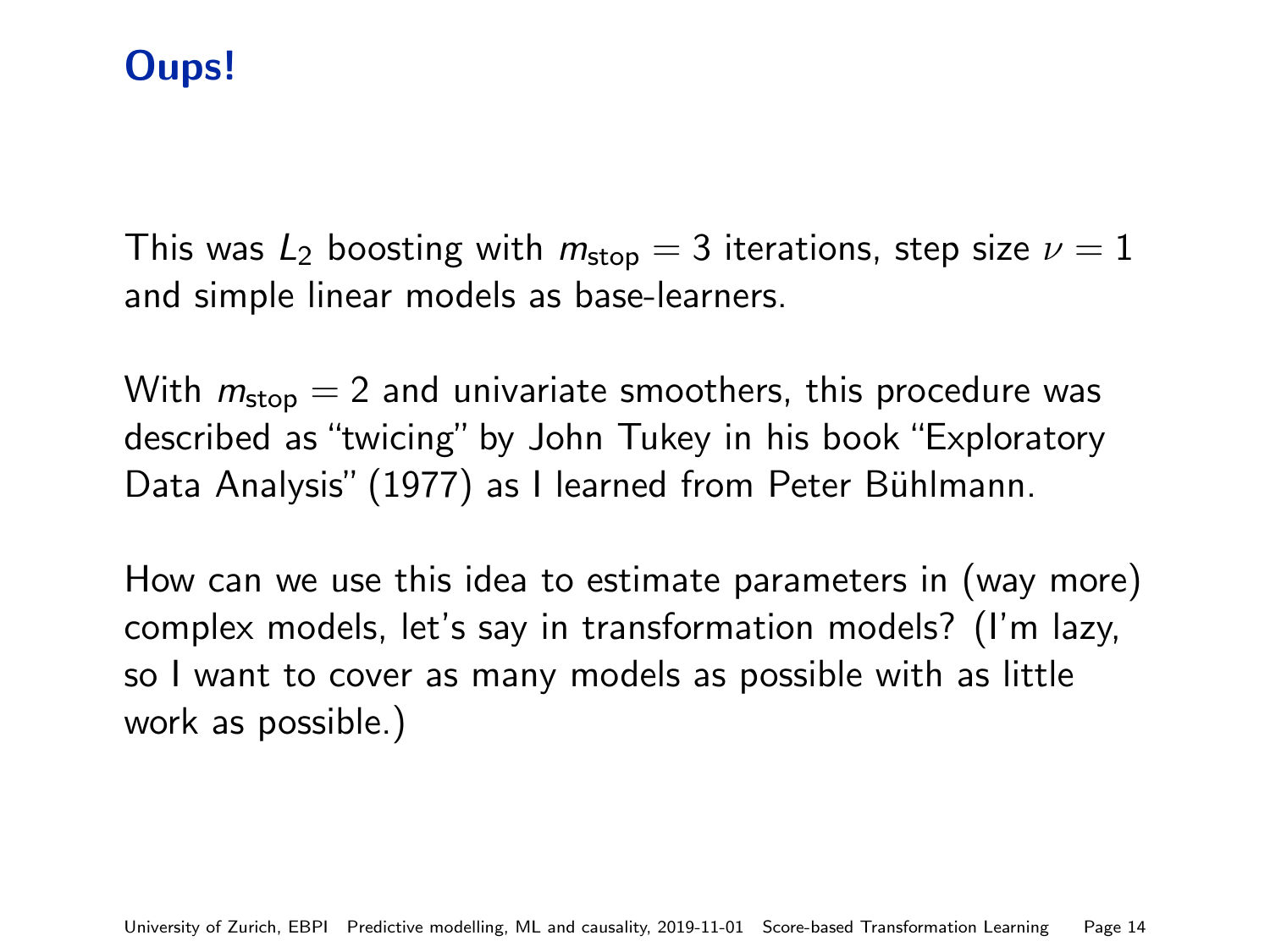## More General Residuals

There is no intercept in linear transformation models

$$
\mathbb{P}(Y \leq y \mid \mathbf{X} = \mathbf{x}) = F_Z(h(y) + \mathbf{x}^\top \boldsymbol{\beta})
$$

for example in a Cox model with  $\mathit{F}_Z = \mathsf{cloglog}^{-1}$  (where  $\mathit{h}$  is the log-cumulative baseline hazard function and  $\beta$  log-hazard ratios).

Trick: Introduce  $\alpha = 0$  in the model

$$
\mathbb{P}(Y \leq y \mid \mathbf{X} = \mathbf{x}) = F_Z(h(y) + \mathbf{x}^\top \boldsymbol{\beta} + \alpha)
$$

and use score  $S_{i,\alpha}$  (which is equivalent to least-squares residuals  $S_{i,\mu}$  in a linear model) as a residual.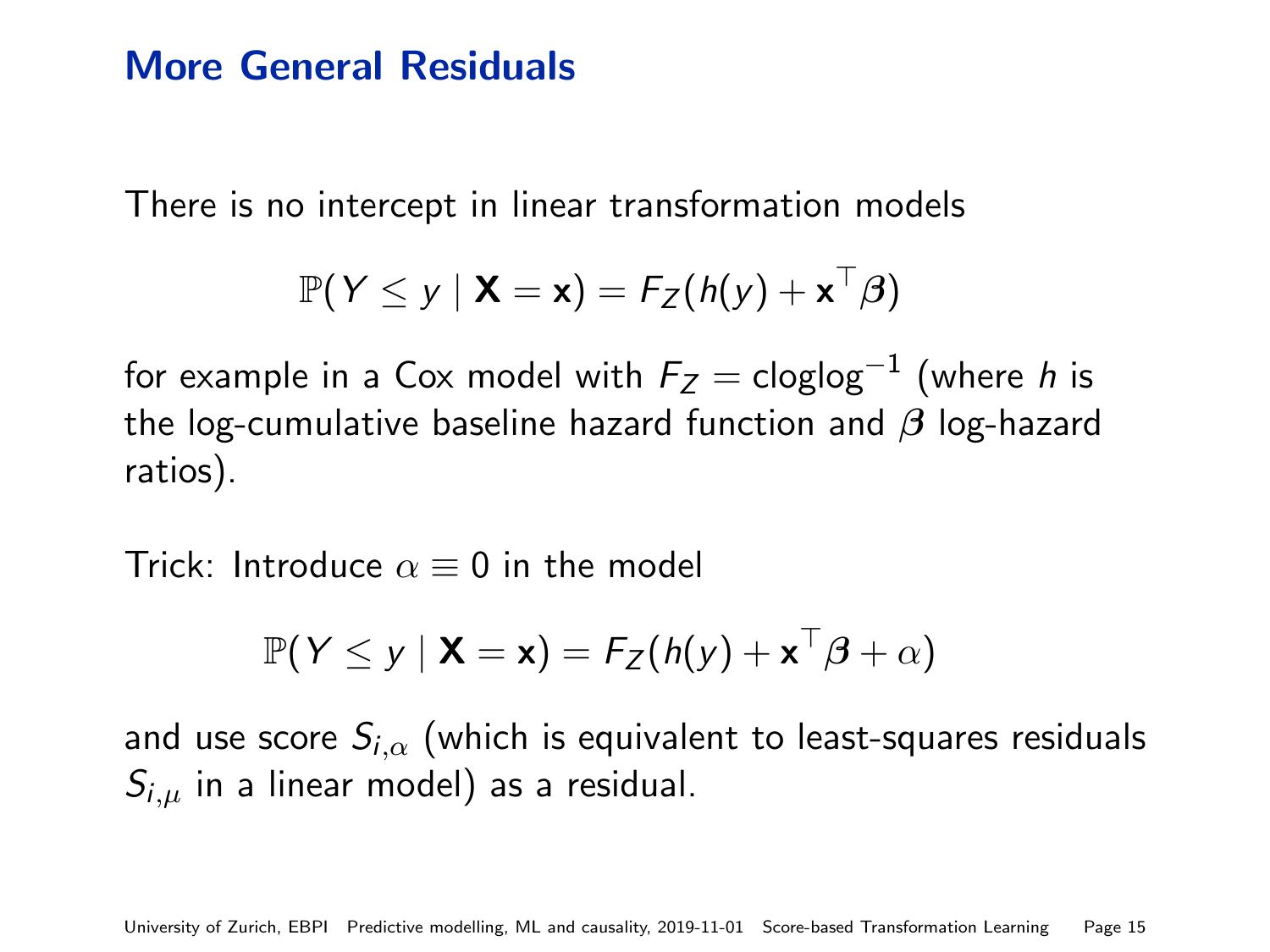## Example: Score Test for Comparing Two Groups

Model  $(\alpha \equiv 0)$ :

$$
\mathbb{P}(Y \le y \mid \text{placebo}) = \text{expit}(h(y) + \alpha)
$$
  

$$
\mathbb{P}(Y \le y \mid \text{treatment}) = \text{expit}(h(y) + \beta + \alpha)
$$

 $H_0$  :  $\beta = 0$  vs. log-odds ratio alternatives

Observe  $(y,\mathbf{x})_i, i=1,\ldots,N$  (independent etc)

Under  $H_0$  (!!!), estimate cumulative distribution function

$$
F_Y(y)=\mathbb{P}(Y\leq y)
$$

from the whole sample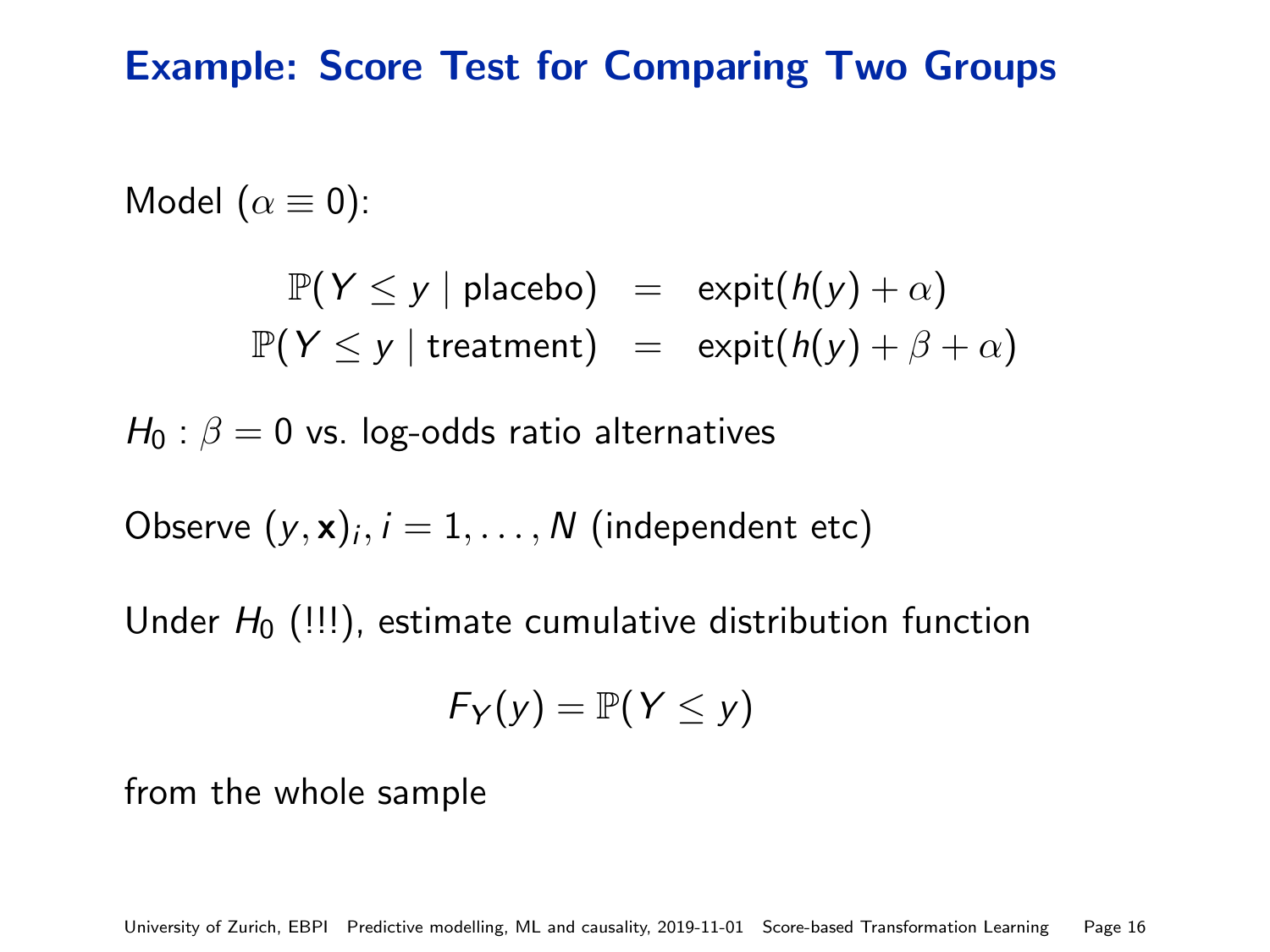Maybe very simple by ECDF

$$
\hat{F}_{Y,N}(y_i) = (N+1)^{-1} \sum_{j=1}^N \mathbb{1}(y_j \leq y_i) = (N+1)^{-1} R_i
$$

where  $R_i$  is the rank of the  $i$ th response value in the whole sample

Then: 
$$
\hat{h}(y_i) = \text{logit}((N+1)^{-1}R_i)
$$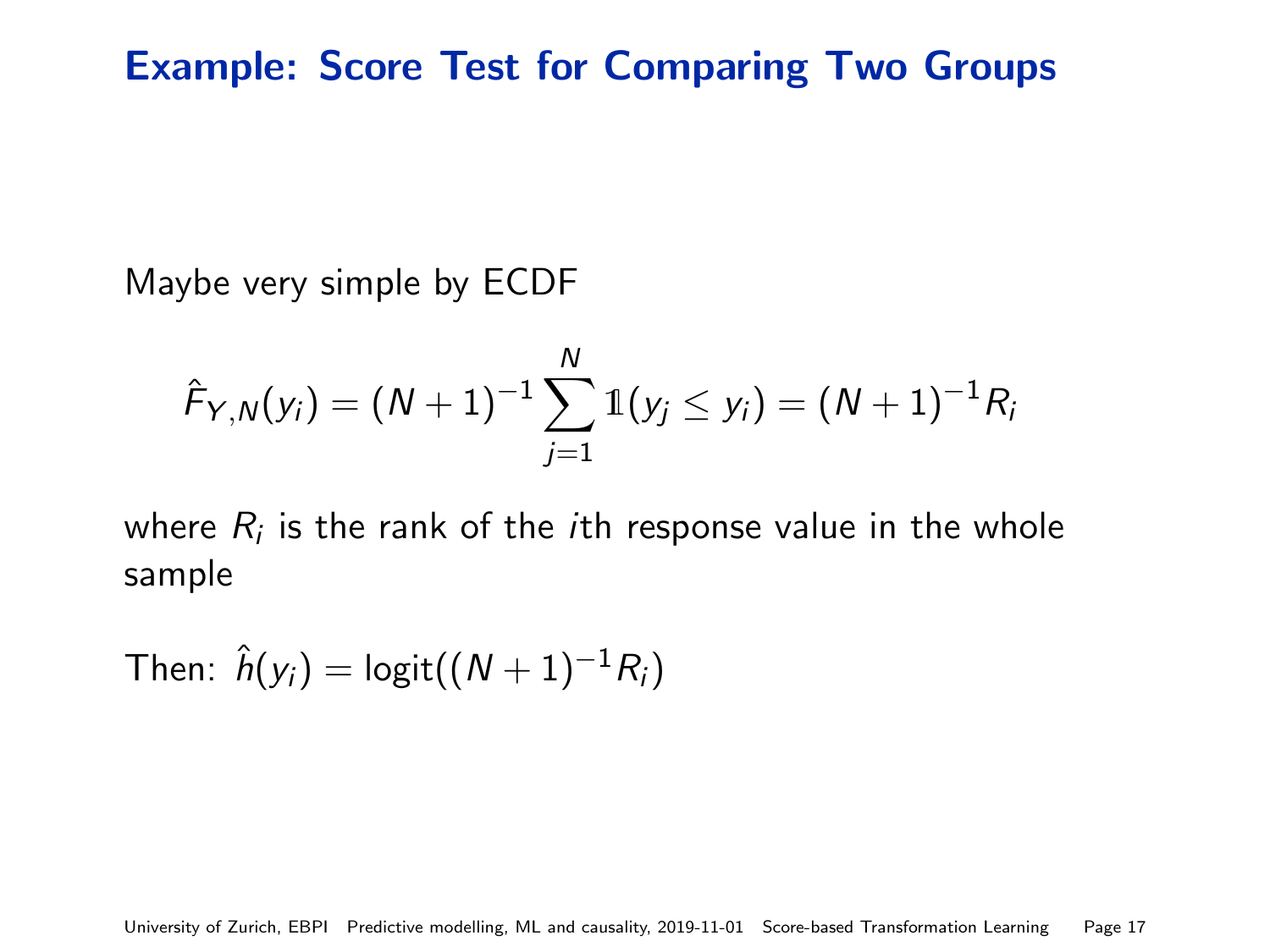# Example: Score Test for Comparing Two Groups

Plug-in  $\hat{h}(y_i)$  and compute score wrt  $\alpha \equiv 0$ 

$$
S_{i,\alpha} = \left. \frac{\partial \ell_i(\hat{h}(y_i), \alpha)}{\partial \alpha} \right|_{\alpha=0} = 1 - 2R_i/(N+1)
$$

Use "correlation" between score and treatment as test statistic:

$$
\sum_{i=1}^N S_{i,\alpha}1\!\!1(\mathbf{x}_i = \text{treatment}) \cong \sum_{i=1}^N R_i1\!\!1(\mathbf{x}_i = \text{treatment}) = W
$$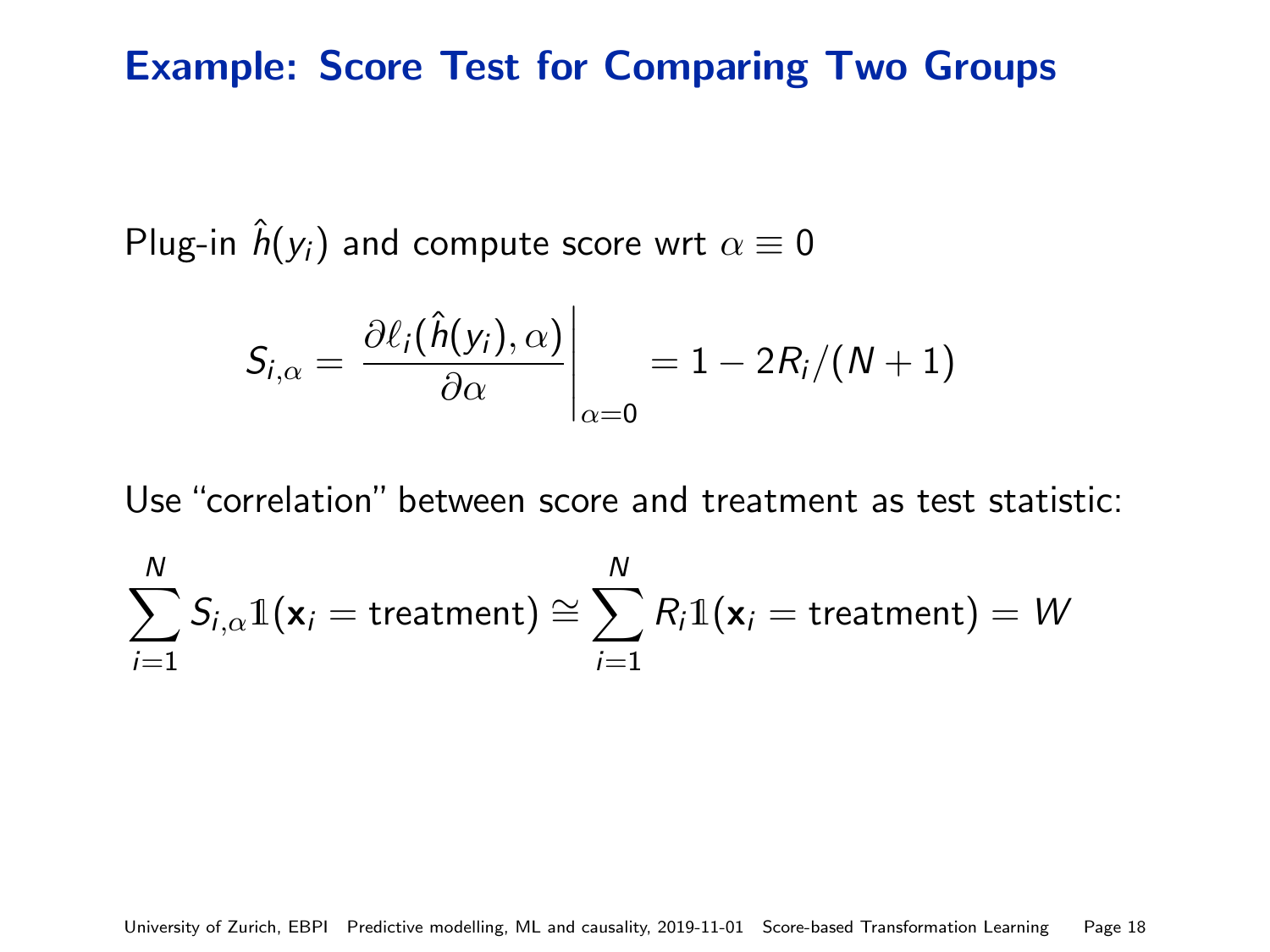# Example: Score Test for Comparing Two Groups

Plug-in  $\hat{h}(y_i)$  and compute score wrt  $\alpha \equiv 0$ 

$$
S_{i,\alpha} = \frac{\partial \ell_i(\hat{h}(y_i),\alpha)}{\partial \alpha}\Big|_{\alpha=0} = 1 - 2R_i/(N+1)
$$

 $\mathbf{r}$ 

Use "correlation" between score and treatment as test statistic:

$$
\sum_{i=1}^N S_{i,\alpha}1\!\!1(\mathbf{x}_i = \text{treatment}) \cong \sum_{i=1}^N R_i1\!\!1(\mathbf{x}_i = \text{treatment}) = W
$$

Oups: Wilcoxon-Mann-Whitney-Rank-Sum Test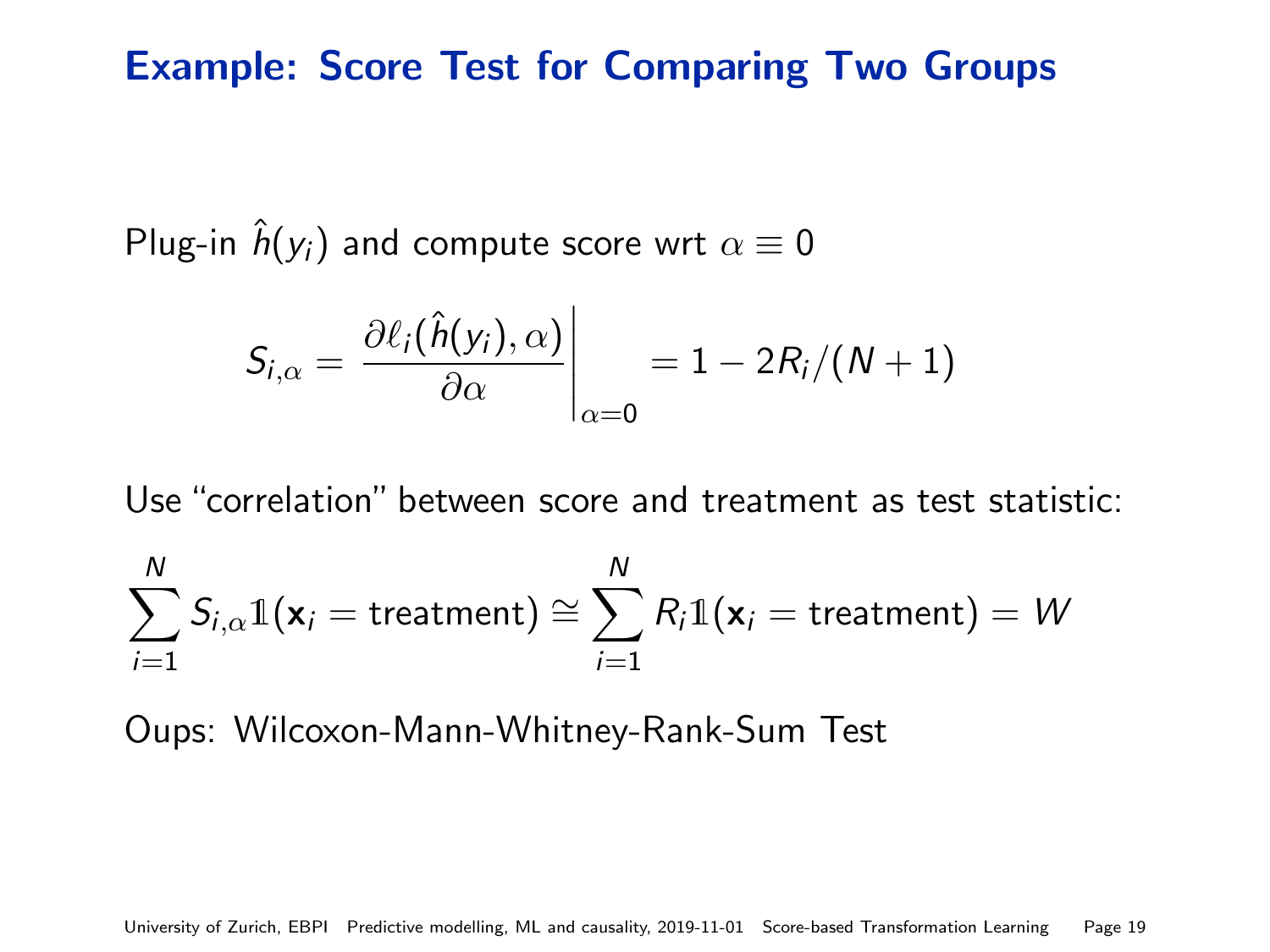## Log-rank Test

Estimate *h* under the null  $\beta = 0$  in model

$$
\mathbb{P}(Y \le y \mid \text{placebo}) = \text{cloglog}^{-1}(h(y) + \alpha)
$$
  

$$
\mathbb{P}(Y \le y \mid \text{treatment}) = \text{cloglog}^{-1}(h(y) + \beta + \alpha)
$$

Use  $h(y_i) = \log(-\log(1 - R_i/(N + 1))))$  with ranks  $R_1, ..., R_N$ 

The derivative of the corresponding log-likelihood with respect to  $\alpha \equiv 0$  is then

$$
S_{i,\alpha}=1+\log(1-R_i/(N+1))
$$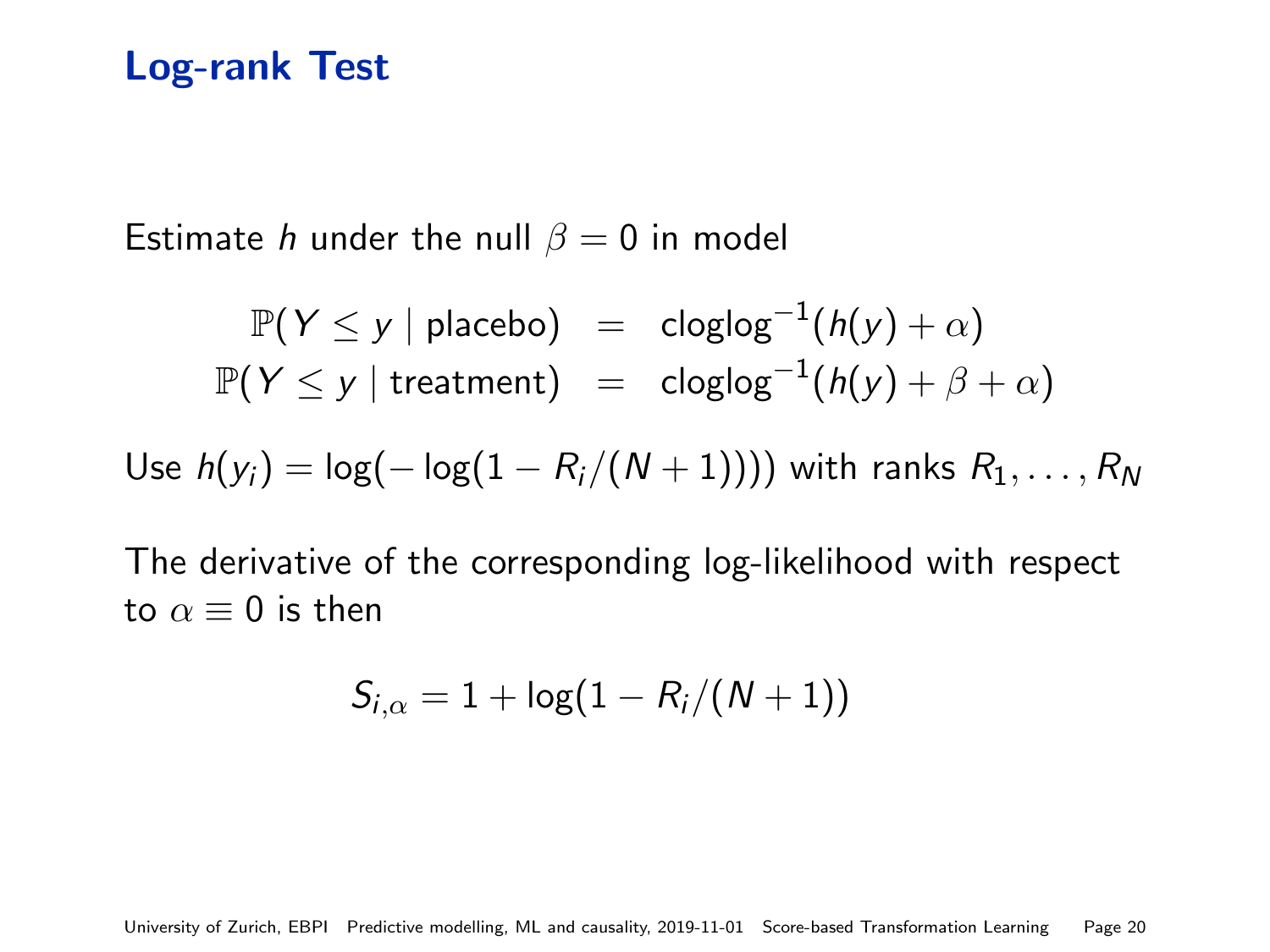# Residuals in Machine Learning

In the remainder of this talk, I demonstrate that boosting, trees and forests can be understood as algorithms implementing the same simple idea:

- 1. Start with a simple model
- 2. Check if residuals can be explained by covariates
- 3. Add most important covariate to model
- 4. Iterate

This understanding helps us to apply these procedures to interesting models (outside the classical "regression and classification" framework).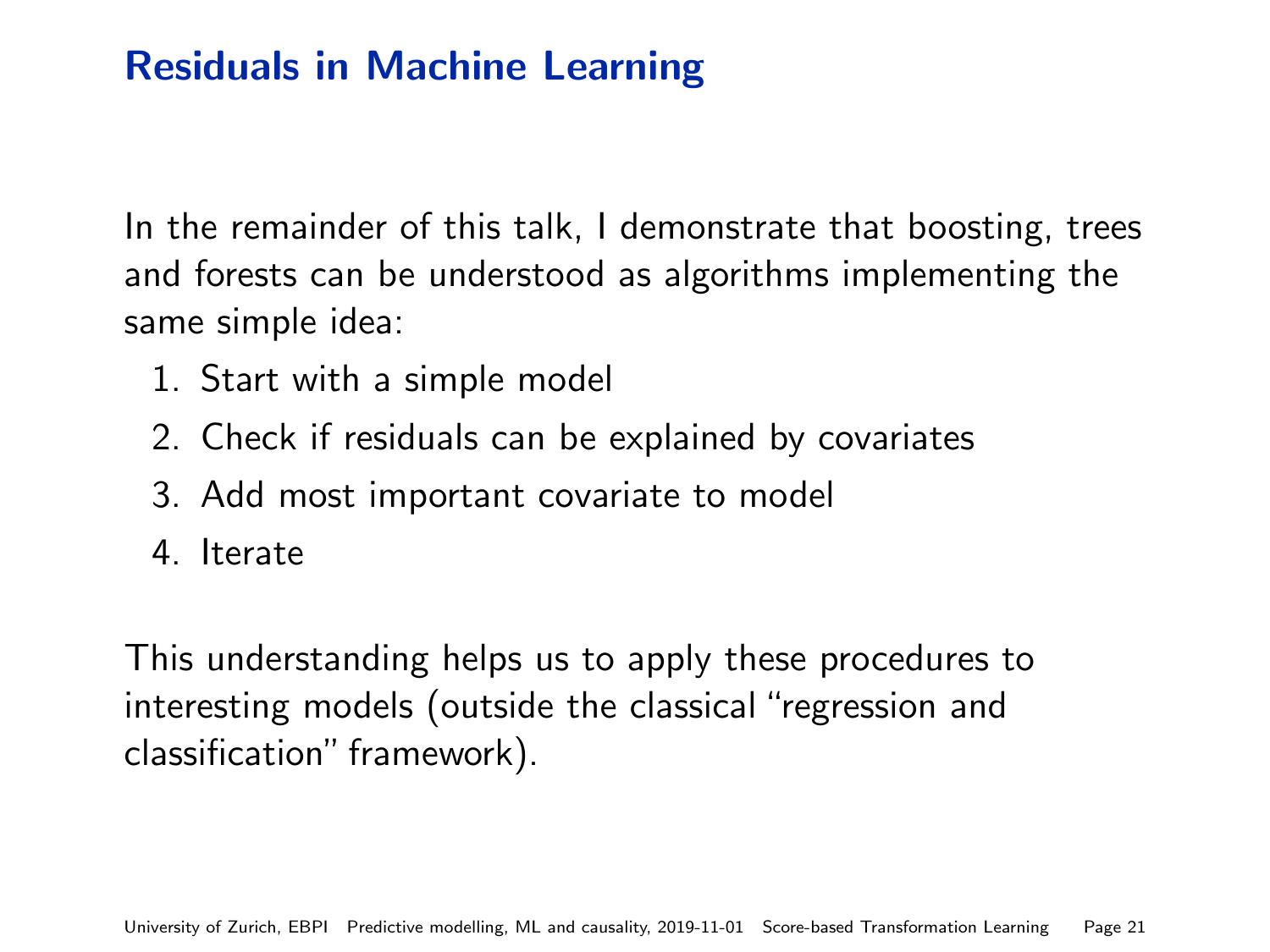# $L_2$  boosting (original)

$$
f = \arg \max_{f} \sum_{i=1}^{N} \ell_i(f(\mathbf{x}_i))
$$

via functional gradient descent with negative gradient

$$
u_i^{[m]} = \left. \frac{\partial \ell_i(f)}{\partial f} \right|_{f = \hat{f}^{[m]}(\mathbf{x}_i)}
$$

and updates

$$
f^{[m+1]}(\mathbf{x}_i) = f^{[m+1]}(\mathbf{x}_i) + \nu g^{[m]}(\mathbf{x}_i)
$$

based on least-squares  $g^{[m]}:u^{[m]}_i\sim \mathsf{x}_i.$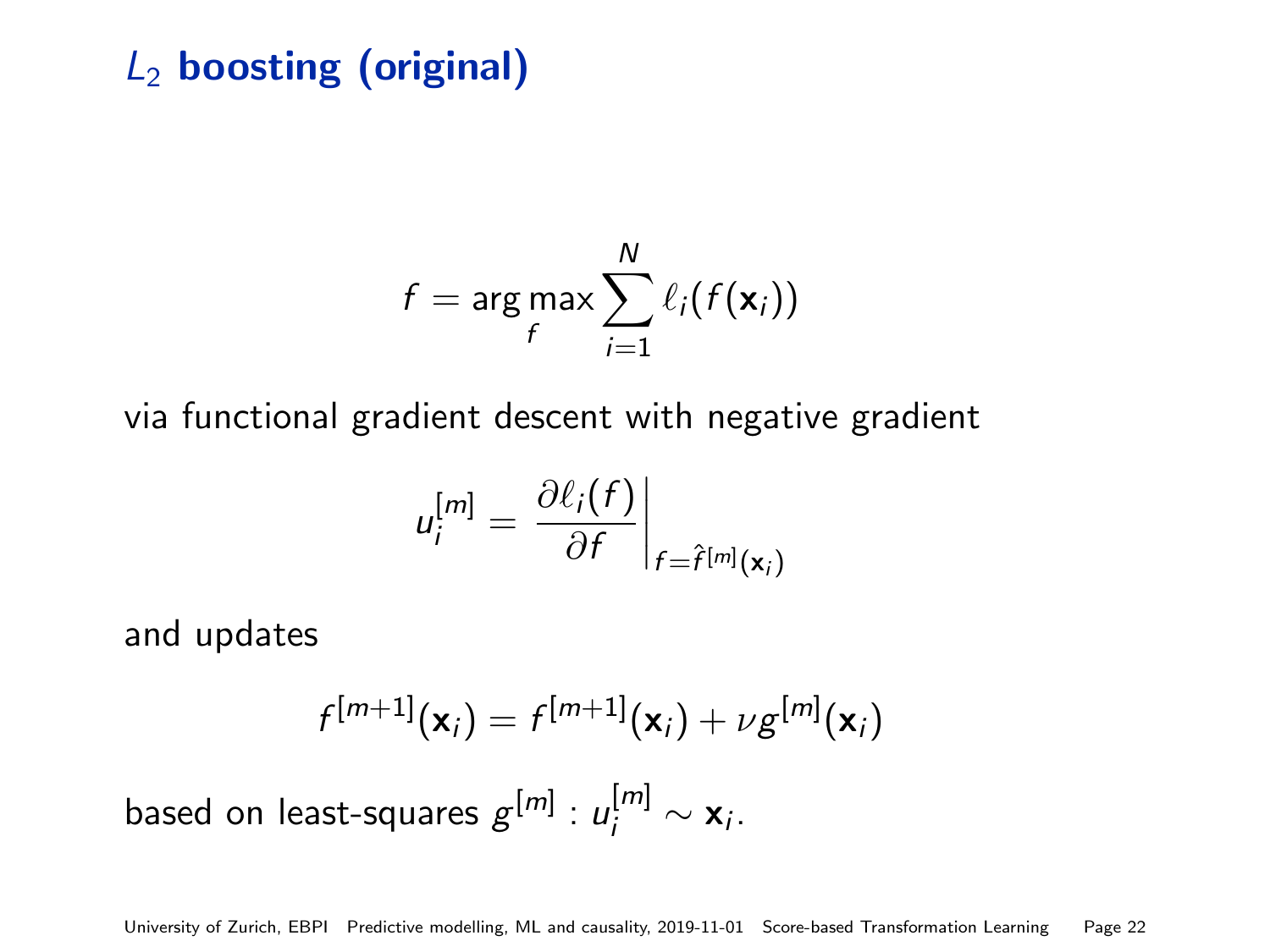# $L_2$  boosting (simplified but identical)

$$
f = \underset{f}{\arg \max} \sum_{i=1}^{N} \ell_i (f(\mathbf{x}_i) + \alpha), \quad \alpha \equiv 0
$$

via gradient descent with negative gradient

$$
u_i^{[m]} = \left. \frac{\partial \ell_i(\hat{f}^{[m]}(\mathbf{x}_i) + \alpha)}{\partial \alpha} \right|_{\alpha = 0}
$$

and updates

$$
\hat{f}^{[m+1]}(\mathbf{x}_i) = \hat{f}^{[m+1]}(\mathbf{x}_i) + \nu \hat{\mathbf{g}}^{[m]}(\mathbf{x}_i)
$$

based on least-squares  $\hat{\mathbf{g}}^{[m]}:u_i^{[m]}\sim \mathbf{x}_i.$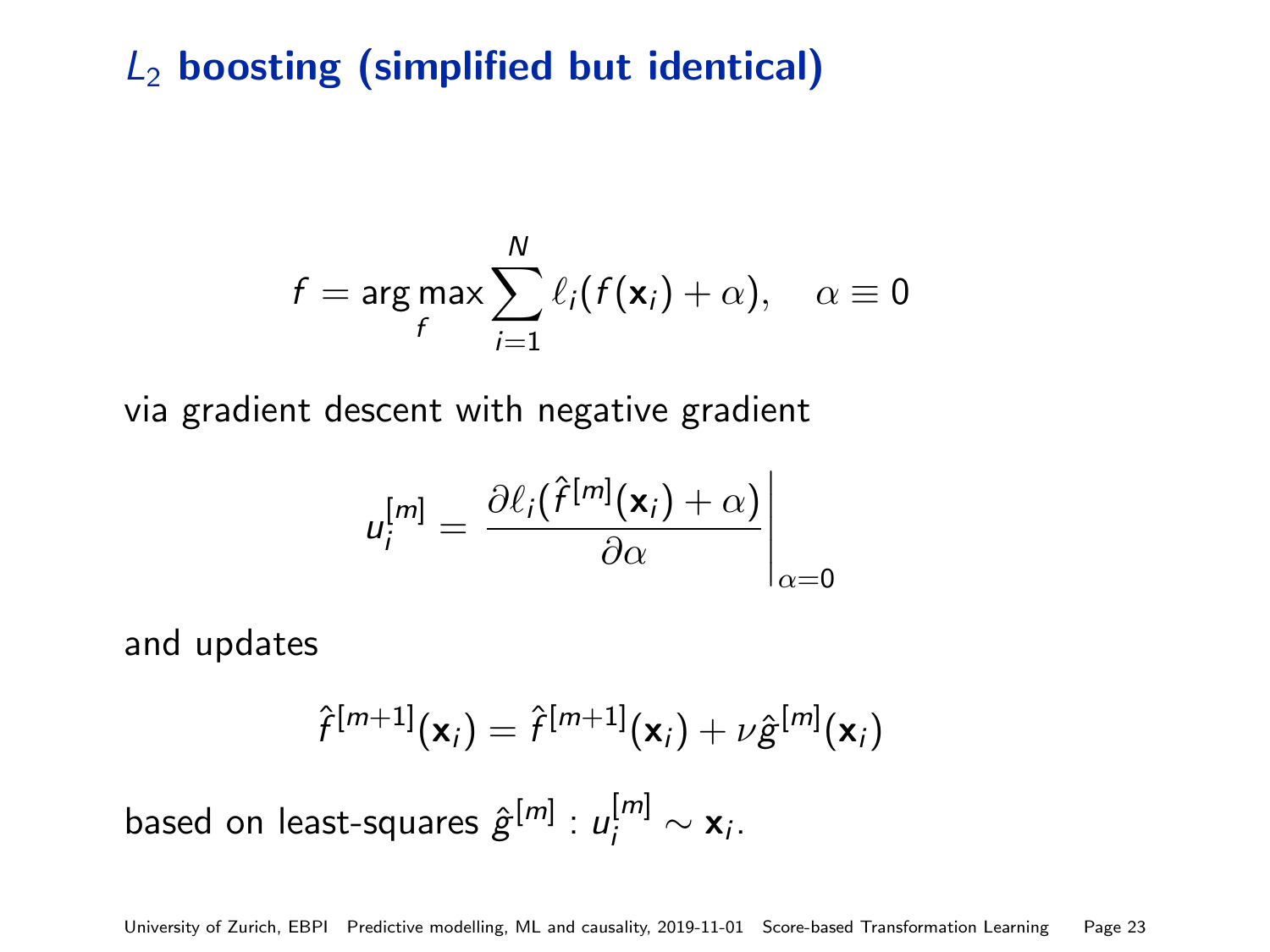# $L_2$  boosting (generalised)

$$
(f, \boldsymbol{\vartheta}) = \arg \max_{f, \boldsymbol{\vartheta}} \sum_{i=1}^{N} \ell_i(\alpha + f(\mathbf{x}_i), \boldsymbol{\vartheta}), \quad \alpha \equiv 0
$$

via gradient descent with negative gradient

$$
\hat{\boldsymbol{\vartheta}}^{[m]} = \arg \max_{\boldsymbol{\vartheta}} \sum_{i=1}^{N} \ell_i(\alpha + \hat{\boldsymbol{\tau}}^{[m-1]}(\mathbf{x}_i), \boldsymbol{\vartheta})
$$

$$
u_i^{[m]} = \left. \frac{\partial \ell_i(\alpha + \hat{\boldsymbol{\tau}}^{[m]}(\mathbf{x}_i), \hat{\boldsymbol{\vartheta}}^{[m]})}{\partial \alpha} \right|_{\alpha = 0}
$$

and updates

based

$$
\hat{f}^{[m+1]}(\mathbf{x}_i) = \hat{f}^{[m+1]}(\mathbf{x}_i) + \nu \hat{g}^{[m]}(\mathbf{x}_i)
$$
\non least-squares  $\hat{g}^{[m]} : u_i^{[m]} \sim \mathbf{x}_i$ .

University of Zurich, EBPI Predictive modelling, ML and causality, 2019-11-01 [Score-based Transformation Learning](#page-0-0) Page 24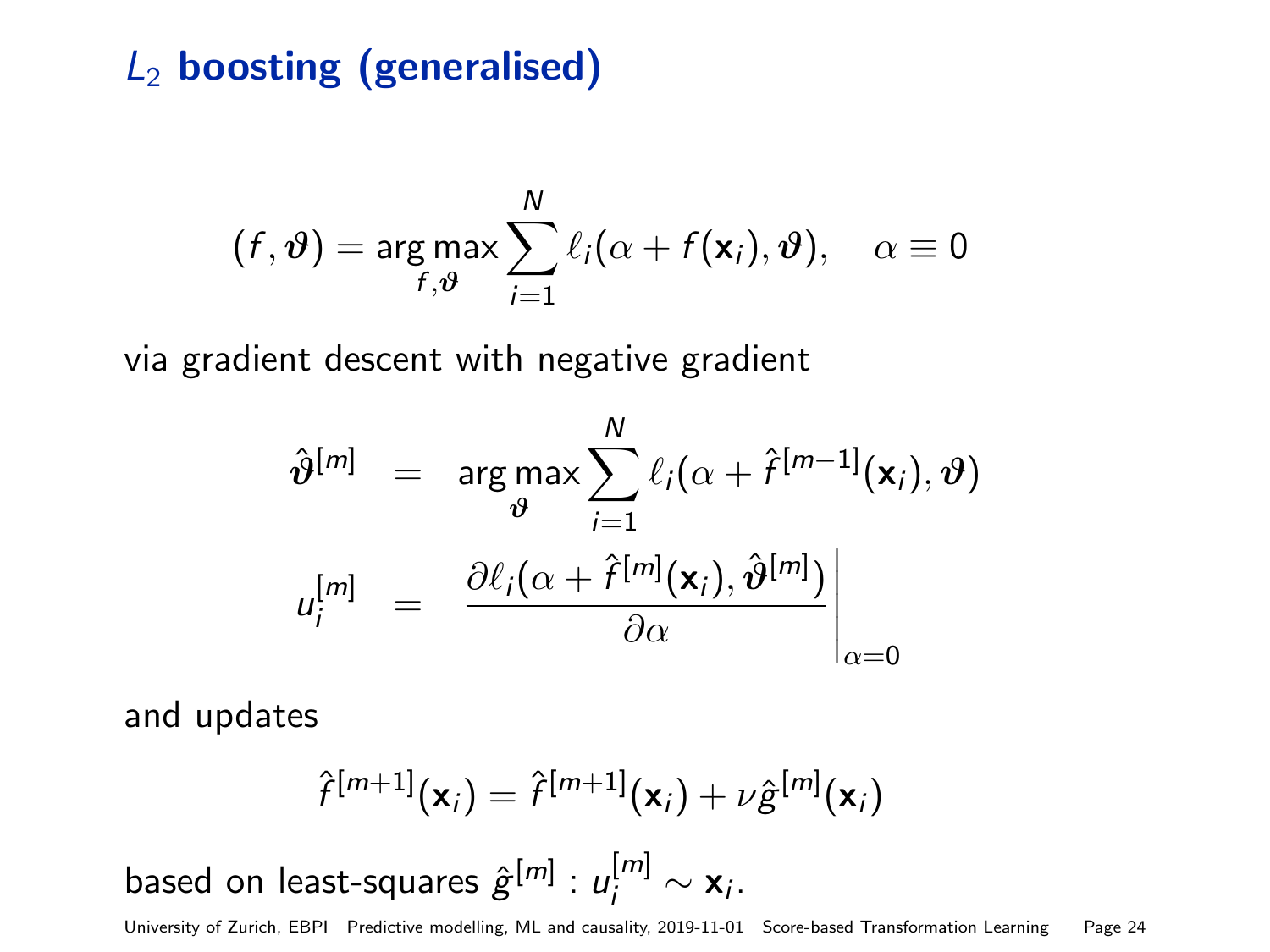## Example

 $Y_i \in \{y_1, \ldots, y_K\}$ proportional odds logistic regression

$$
\mathbb{P}(Y_i \leq y_k \mid \mathbf{X} = \mathbf{x}_i) = \text{expit}(\vartheta_k + f(\mathbf{x}_i) + \alpha), \quad \alpha \equiv 0
$$

where  $\exp(f(\mathbf{x}_i))$  is odds ratio comparing the odds given  $\mathbf{x}_i$  to the odds of **x** with  $f(\mathbf{x}) = 0$ .

The non-decreasing intercept thresholds  $\boldsymbol{\vartheta} = (\vartheta_1, \dots, \vartheta_{\mathcal{K}-1})^\top$ are "nuisance" parameters in the log-likelihood

$$
\ell_i(\alpha + f(\mathbf{x}_i), \boldsymbol{\vartheta}) = \log(\text{expit}(\vartheta_k + f(\mathbf{x}_i) + \alpha) - \text{expit}(\vartheta_{k-1} + f(\mathbf{x}_i) + \alpha))
$$

for  $Y_i = y_k$  with  $\vartheta_0 = -\infty$  and  $\vartheta_K = \infty$ .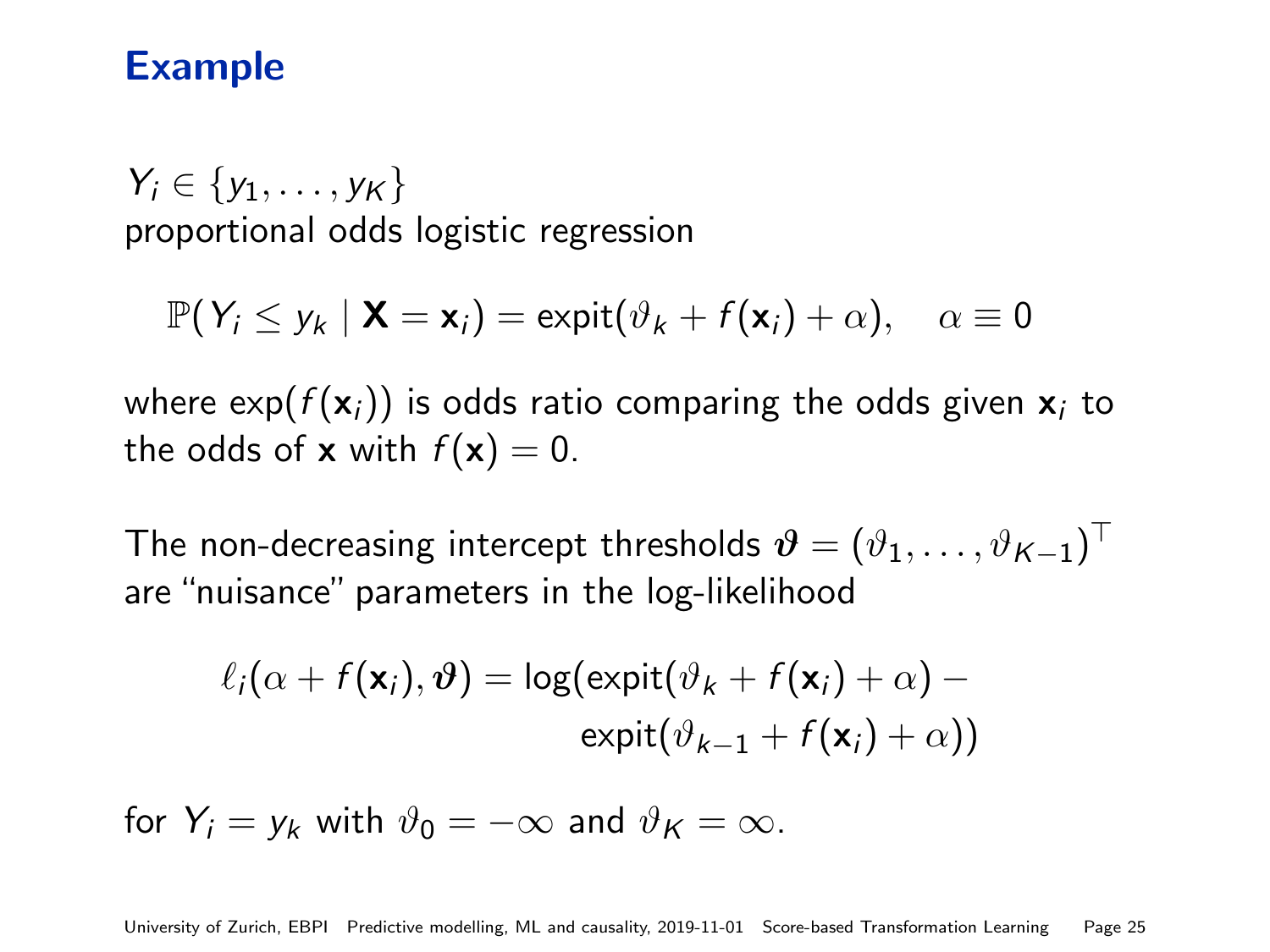# Shift-transformation Boosting

$$
\mathbb{P}(Y_i \leq y \mid \mathbf{X} = \mathbf{x}_i) = F_Z(\mathbf{a}(y)^\top \boldsymbol{\vartheta} + f(\mathbf{x}_i) + \alpha), \quad \alpha \equiv 0
$$

with log-likelihood contributions  $\ell_i(\alpha + f(\mathbf{x}_i), \boldsymbol{\vartheta})$  and  $h(y) = \mathbf{a}(y)^\top \boldsymbol{\vartheta}.$ 

This includes Cox or Weibull models, reverse time proportional hazards (for Lehmann alternatives), continuous outcome logistic (proportional odds) regression, Box-Cox type models etc. under all forms of random censoring and truncation for continuous and discrete (incl. count) data.

#### stmboost() in R add-on package **tbm** (from CRAN)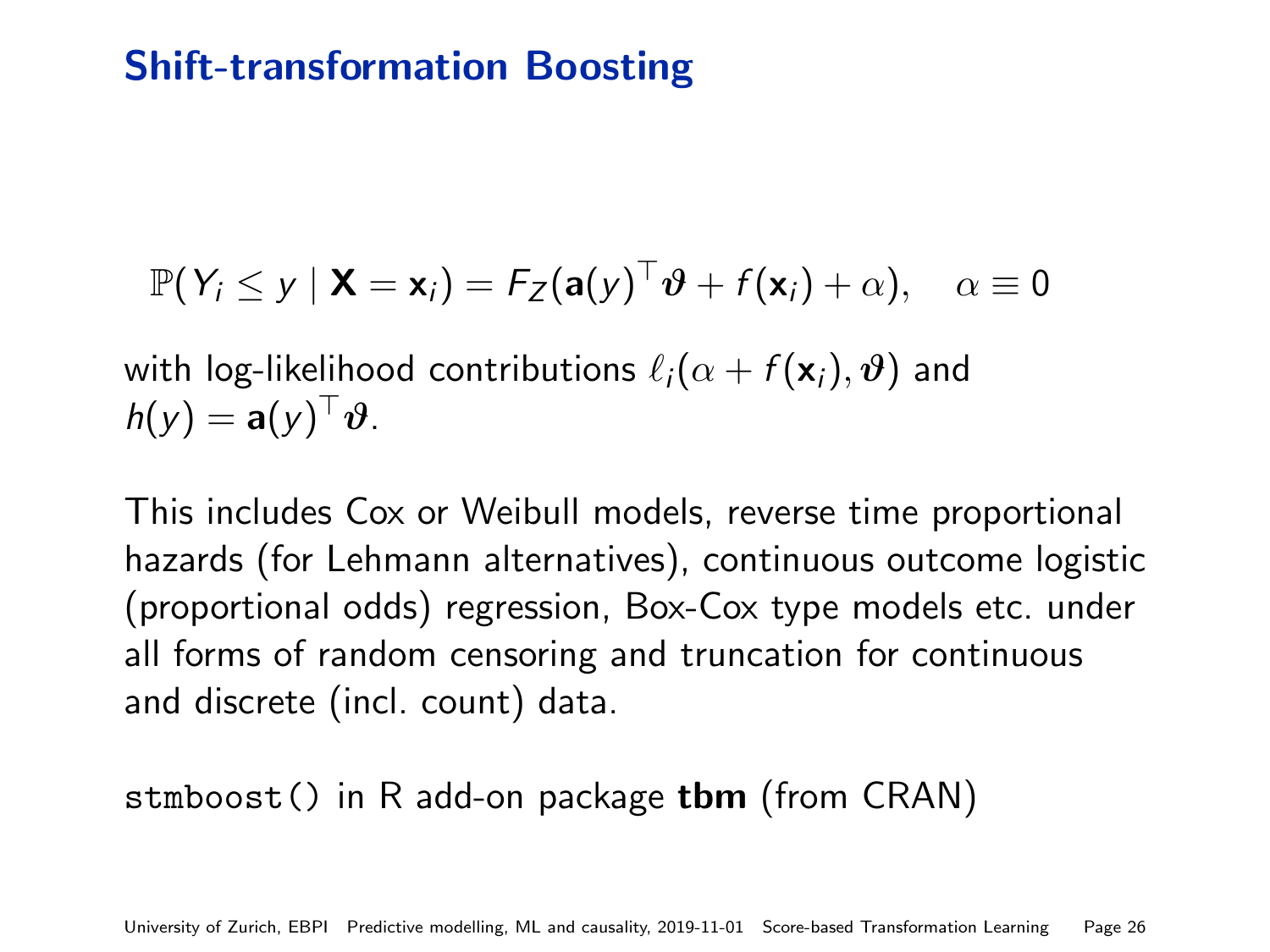# Boosting Partially Linear Models

$$
\mathbb{P}(Y_i \leq y \mid \mathbf{X} = \mathbf{x}_i) = F_Z(\mathbf{a}(y)^\top \boldsymbol{\vartheta} + \mathbf{x}^\top \boldsymbol{\beta} + f(\mathbf{x}_i) + \alpha), \quad \alpha \equiv 0
$$

where  $\beta$  is relative low-dimensional and shall be estimated without penalisation. Treat  $\vartheta$  and  $\beta$  as "nuisance" parameters.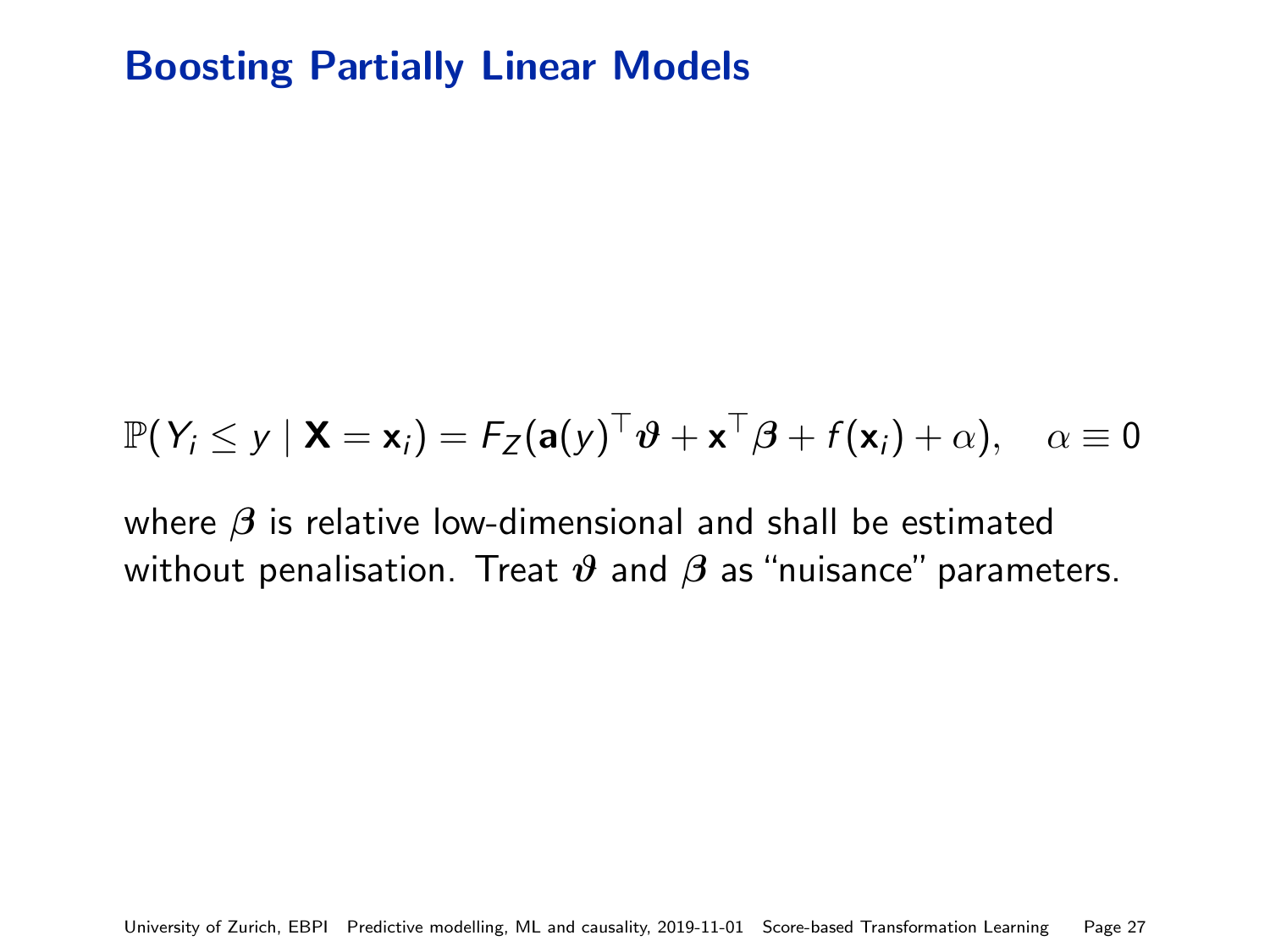#### Now understood as Adaptive Local Likelihood Estimators

$$
\hat{\boldsymbol{\vartheta}}(\mathbf{x}) := \argmax_{\boldsymbol{\vartheta} \in \Theta} \sum_{i=1}^N w_i(\mathbf{x}) \ell_i(\boldsymbol{\vartheta})
$$

Conditioning works via weight functions  $w_i(\mathbf{x})$  only. These weights come from trees.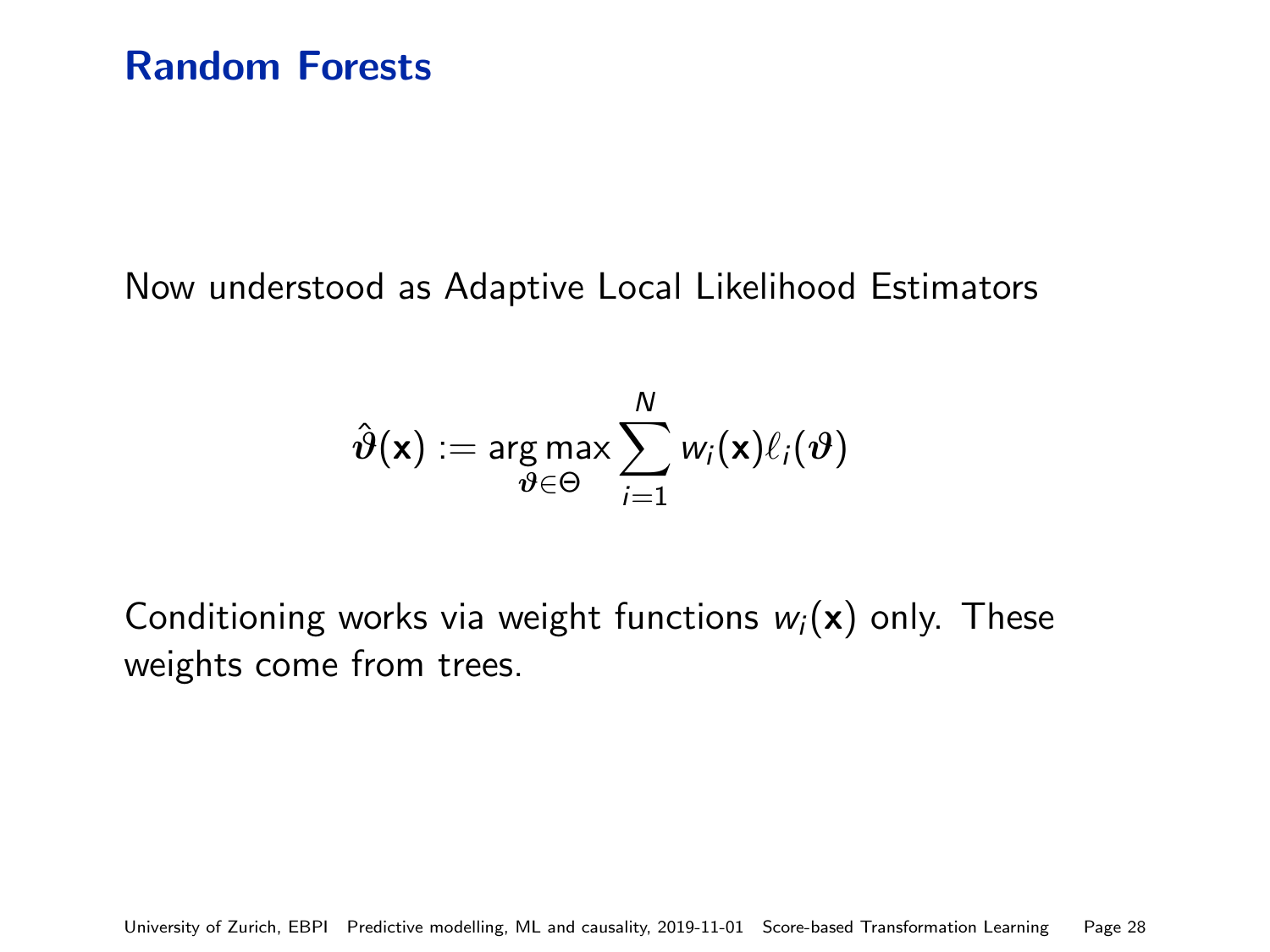## Trees & Forests

Start with  $\hat{\theta}$ , compute  $S_{i,\alpha}$  and try to find best cutpoint model of the form

$$
\mathbb{E}(S_{\alpha} \mid \mathbf{X} = \mathbf{x}) = \mu + \beta I(x_{p} \leq \xi)
$$

This is a stump fitted to residuals by least squares.

Split into two groups wrt.  $x_p \leq \xi$  and proceed recursively.

Build many trees on subsamples and compute the weights  $w_i(\mathbf{x})$ as the number of times  $x_i$  and x are element of the same terminal node (essentially).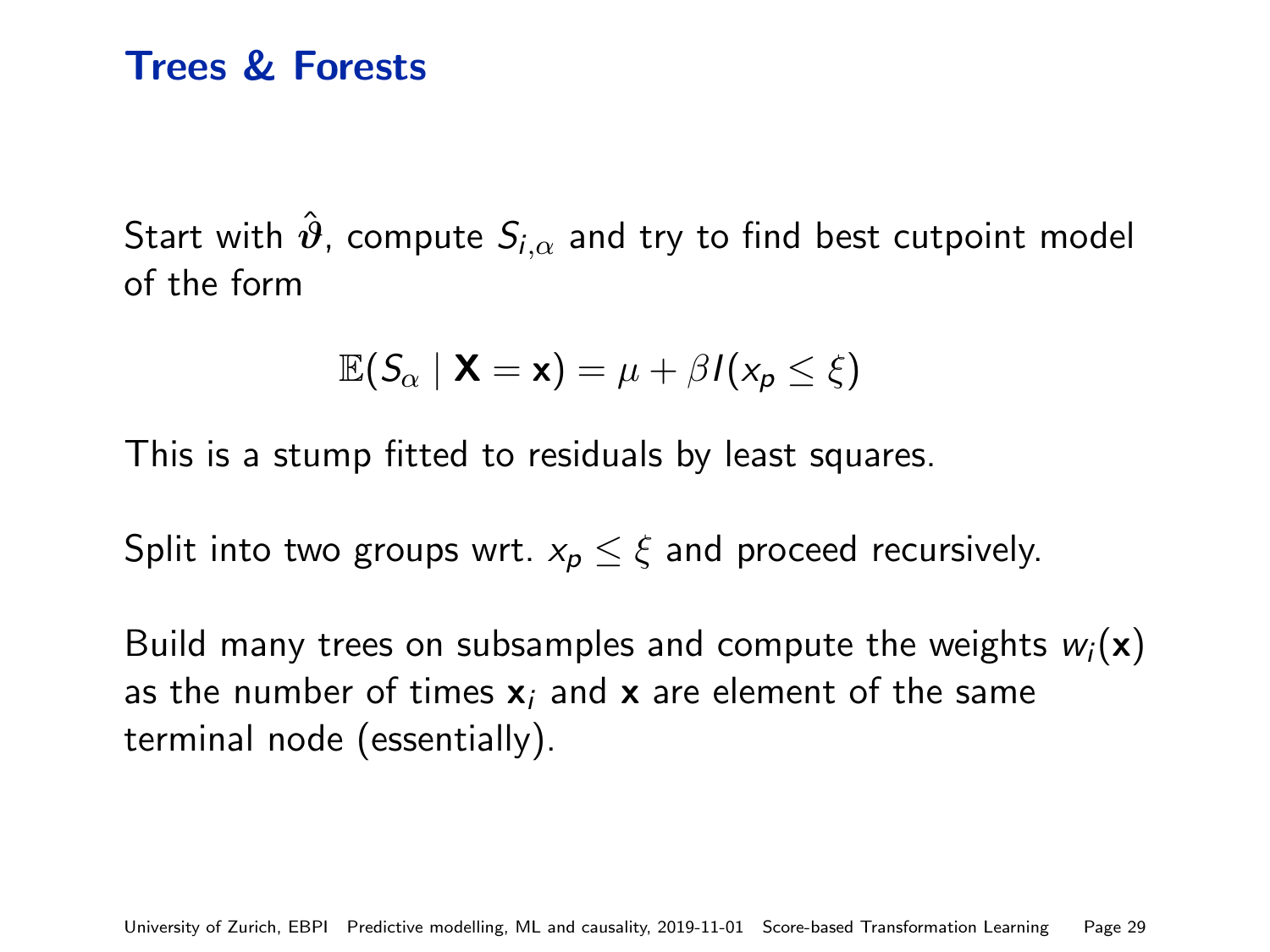# More than Residuals

We did not look at all scores but only at the score wrt. an intercept term so far.

Now use all scores

$$
\mathsf{S}_i = \left. \frac{\partial \ell_i(\boldsymbol{\vartheta})}{\partial \boldsymbol{\vartheta}} \right|_{\boldsymbol{\vartheta} = \hat{\boldsymbol{\vartheta}}}
$$

simultaneously.

Regressing these scores was suggested for the assessment of parameter instability explained by covariates in the 1970ies.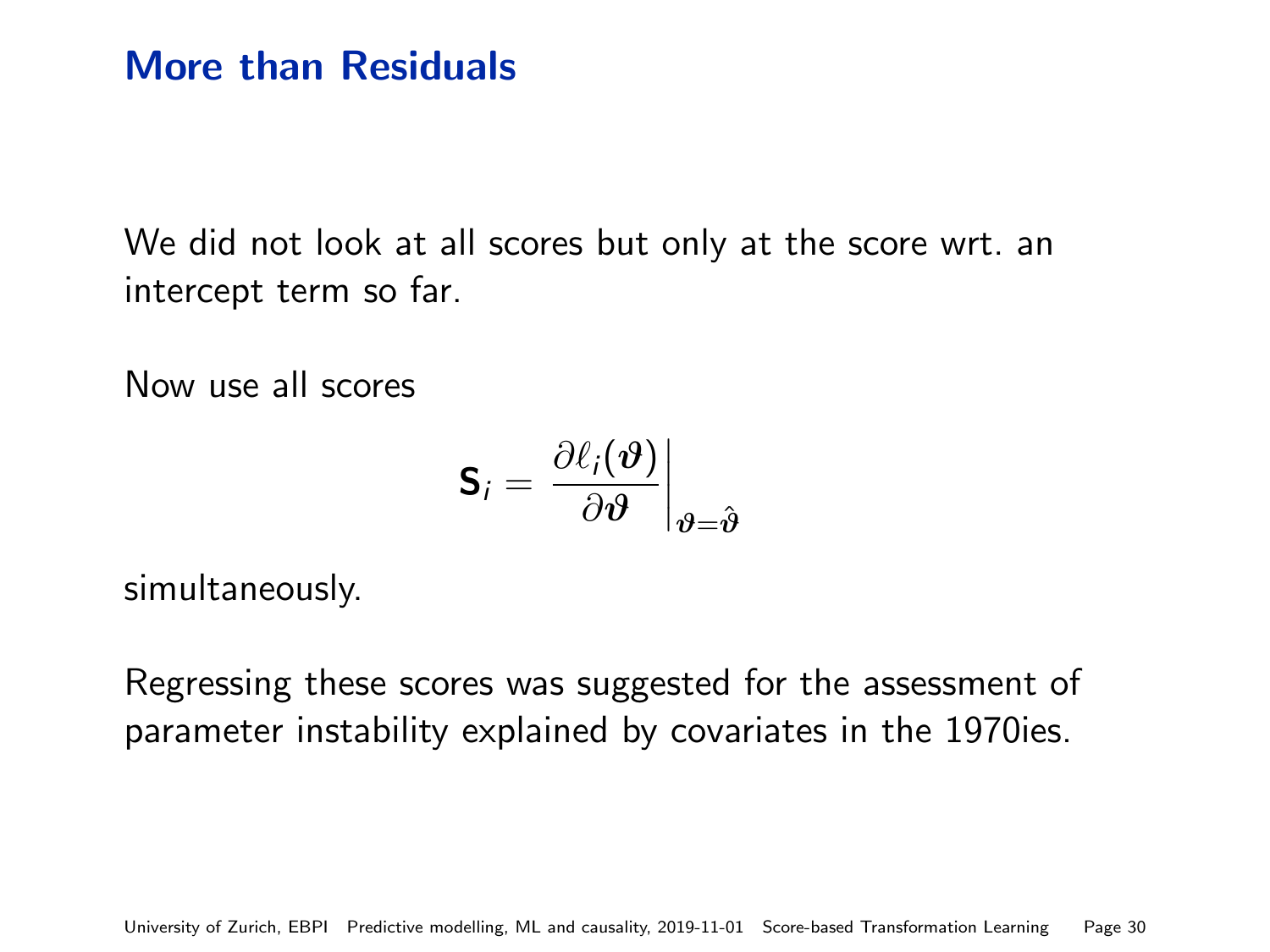# mob()

This principle is employed in the MOB (model-based recursive partitioning)

This now also works with generalised residuals in transformation models.

trafotree() in R add-on package trtf (from CRAN)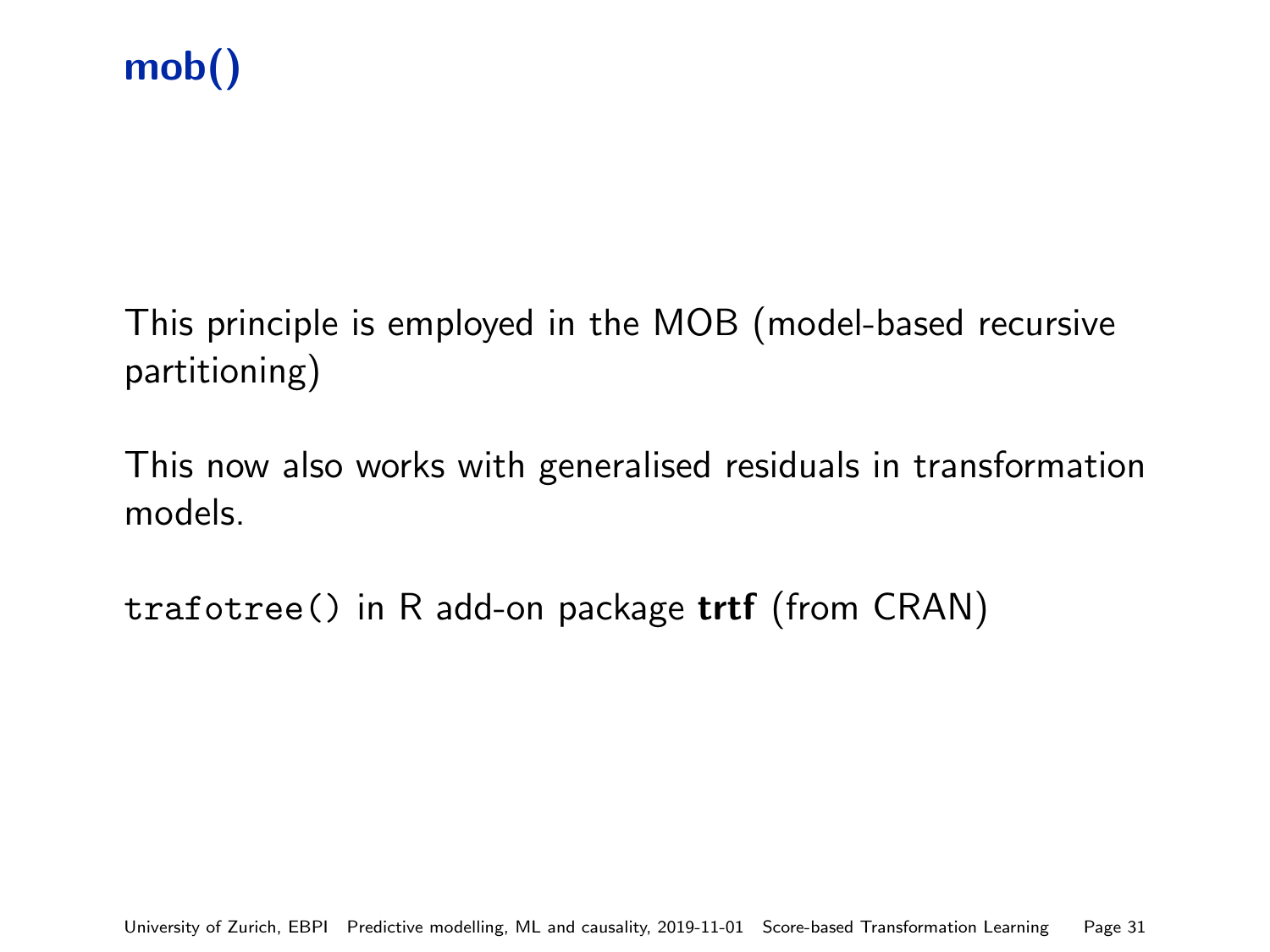#### Forests

Using generalised split criteria utilising all scores in such a tree makes the tree sensitive to changes in all parameters  $\vartheta$  (not just a mean or log-hazard ratio or ...).

We obtain a transformation model with predictive distribution

$$
\hat{\mathbb{P}}(Y \leq y \mid \mathbf{X} = \mathbf{x}) = F_Z(\mathbf{a}(y)^\top \hat{\boldsymbol{\vartheta}}(\mathbf{x}))
$$

and also a likelihood and thus proper scoring rule for evaluating the forest. Alterative to quantile regression forests.

traforest() in R add-on package trtf (from CRAN)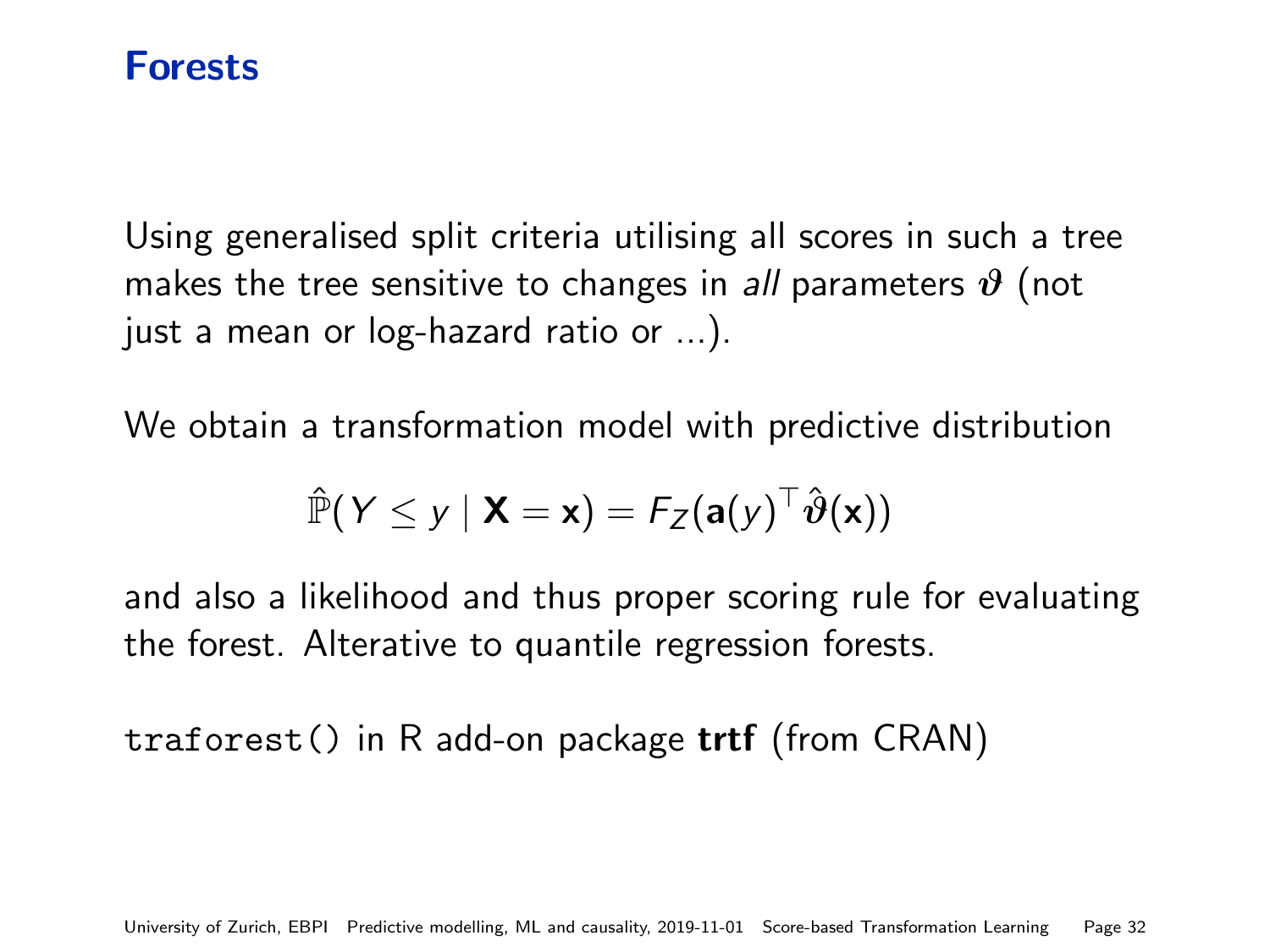# mob() & model4you & grf

Other important application is the estimation of additive models using trees and forests.

For example, estimation of heterogenuous treatment effects

$$
(\boldsymbol{\mathsf{Y}} \mid \mathbf{X}=\mathbf{x}) = \mu(\mathbf{x}) + \beta(\mathbf{x}) I(\text{treated}) + \sigma Z
$$

**model4you** uses mob to estimate  $\mu(\mathbf{x})$  and  $\beta(\mathbf{x})$  simultaneously (for linear or other models).

grf employs a similar principle sequentially (for linear models).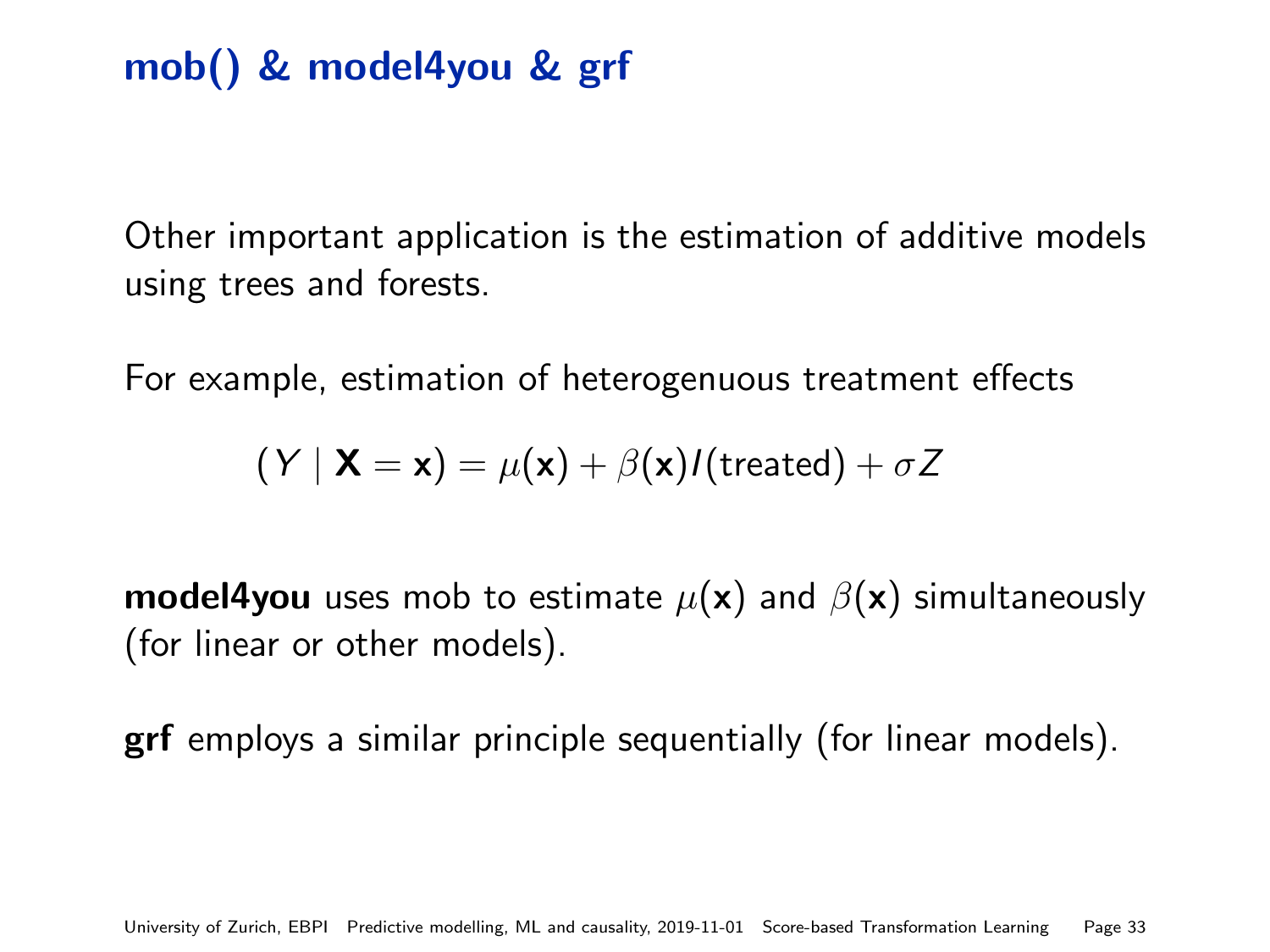## Boosting Conditional Transformation Models

$$
\boldsymbol{\vartheta} = \argmax_{\boldsymbol{\vartheta}} \sum_{i=1}^N \ell_i(\boldsymbol{\vartheta}(\mathbf{x}_i))
$$

via functional gradient descent with negative gradient

$$
\mathbf{u}^{[m]}_i = \left. \frac{\partial \ell_i(\boldsymbol{\vartheta})}{\partial \boldsymbol{\vartheta}} \right|_{\boldsymbol{\vartheta} = \hat{\boldsymbol{\vartheta}}^{[m]}(\mathbf{x}_i)}
$$

and updates

$$
\hat{\boldsymbol{\vartheta}}^{[m+1]}(\mathsf{x}_i) = \hat{\boldsymbol{\vartheta}}^{[m+1]}(\mathsf{x}_i) + \nu \hat{\boldsymbol{\vartheta}}^{[m]}(\mathsf{x}_i)
$$

based on multivariate least-squares  $\hat{\bf g}^{[m]}: {\bf u}_i^{[m]} \sim {\bf x}_i.$ 

#### ctmboost() in R add-on package tbm

University of Zurich, EBPI Predictive modelling, ML and causality, 2019-11-01 [Score-based Transformation Learning](#page-0-0) Page 34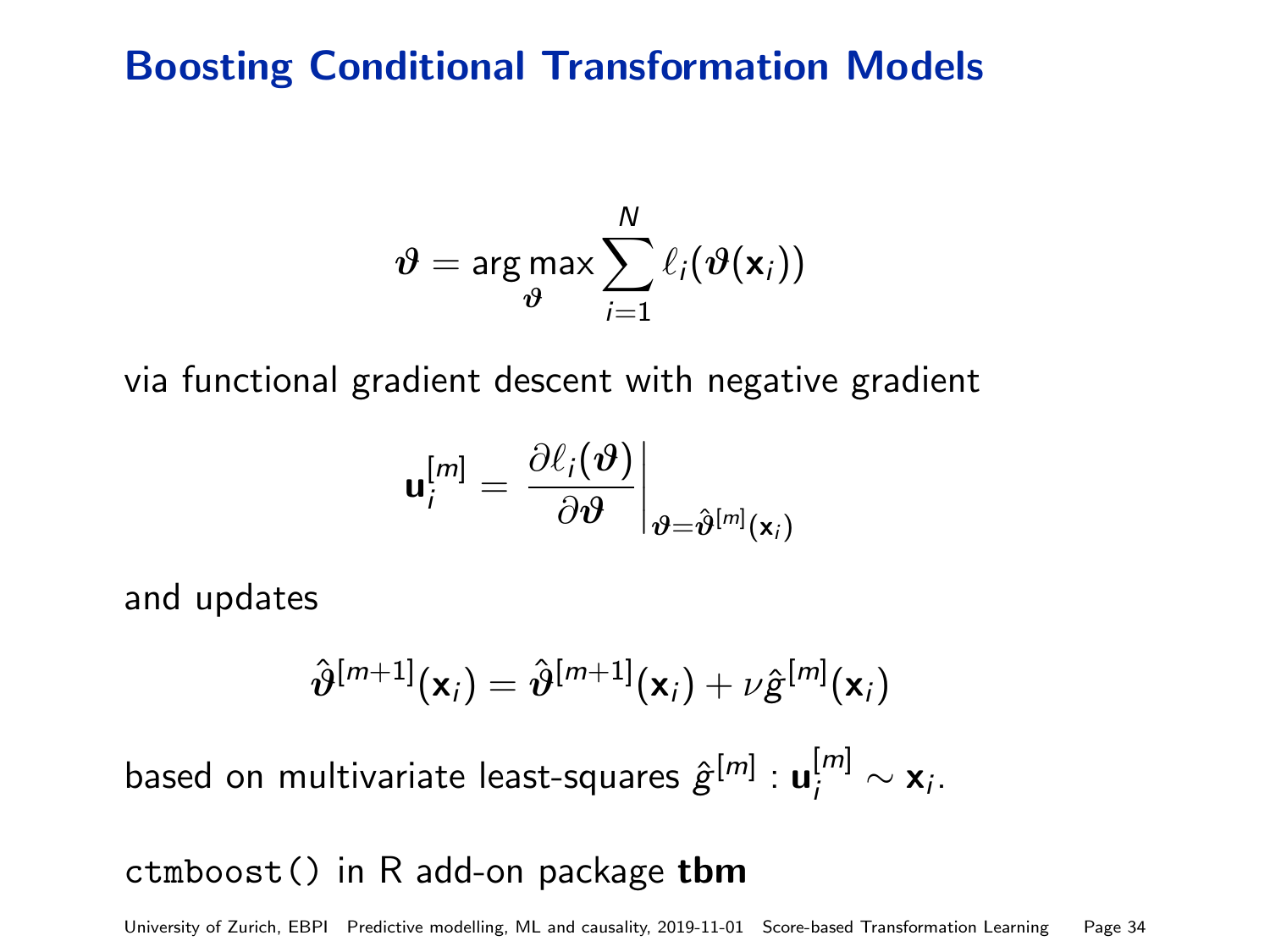# Boosting Body Fat

[Linear model](http://user.math.uzh.ch/hothorn/talks/movie/stm_linear/index.html)

$$
\mathbb{P}(Y_i \leq y \mid \mathbf{X} = \mathbf{x}_i) = \Phi(\vartheta_1 + \vartheta_2 y + f(\mathbf{x}_i))
$$

[Box-Cox type model](http://user.math.uzh.ch/hothorn/talks/movie/stm_BoxCox/index.html)

$$
\mathbb{P}(Y_i \leq y \mid \mathbf{X} = \mathbf{x}_i) = \Phi(\mathbf{a}(y)^\top \boldsymbol{\vartheta} + f(\mathbf{x}_i))
$$

[Conditional transformation model](http://user.math.uzh.ch/hothorn/talks/movie/ctm/index.html)

$$
\mathbb{P}(Y_i \leq y \mid \mathbf{X} = \mathbf{x}_i) = \Phi(\mathbf{a}(y)^\top \vartheta(\mathbf{x}_i))
$$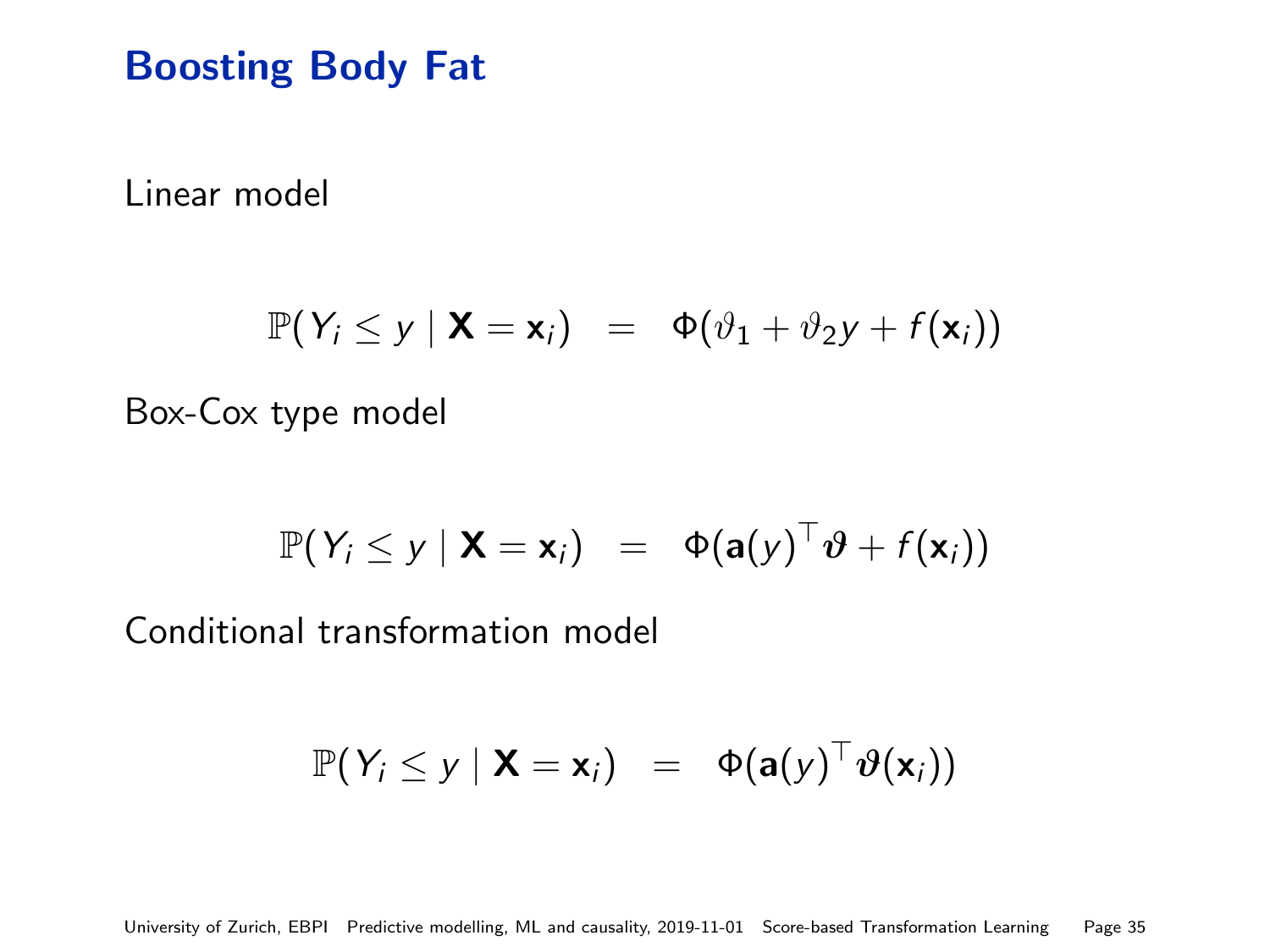# Summary

- Boosting, trees, and forests can be understood as algorithms leveraging the information contained in residuals or scores for increasing model complexity.
- You start with an appropriate model featuring interpretable parameters.
- Your model defines the log-likelihood and scores.
- Simple least-squares fitting is used to explain score variability by covariates and *automagically* estimates a more complex model.
- This principle is universally applicable (on paper and in silico).
- Transformation models are a convenient starting point.

# <http://ctm.R-forge.R-project.org>